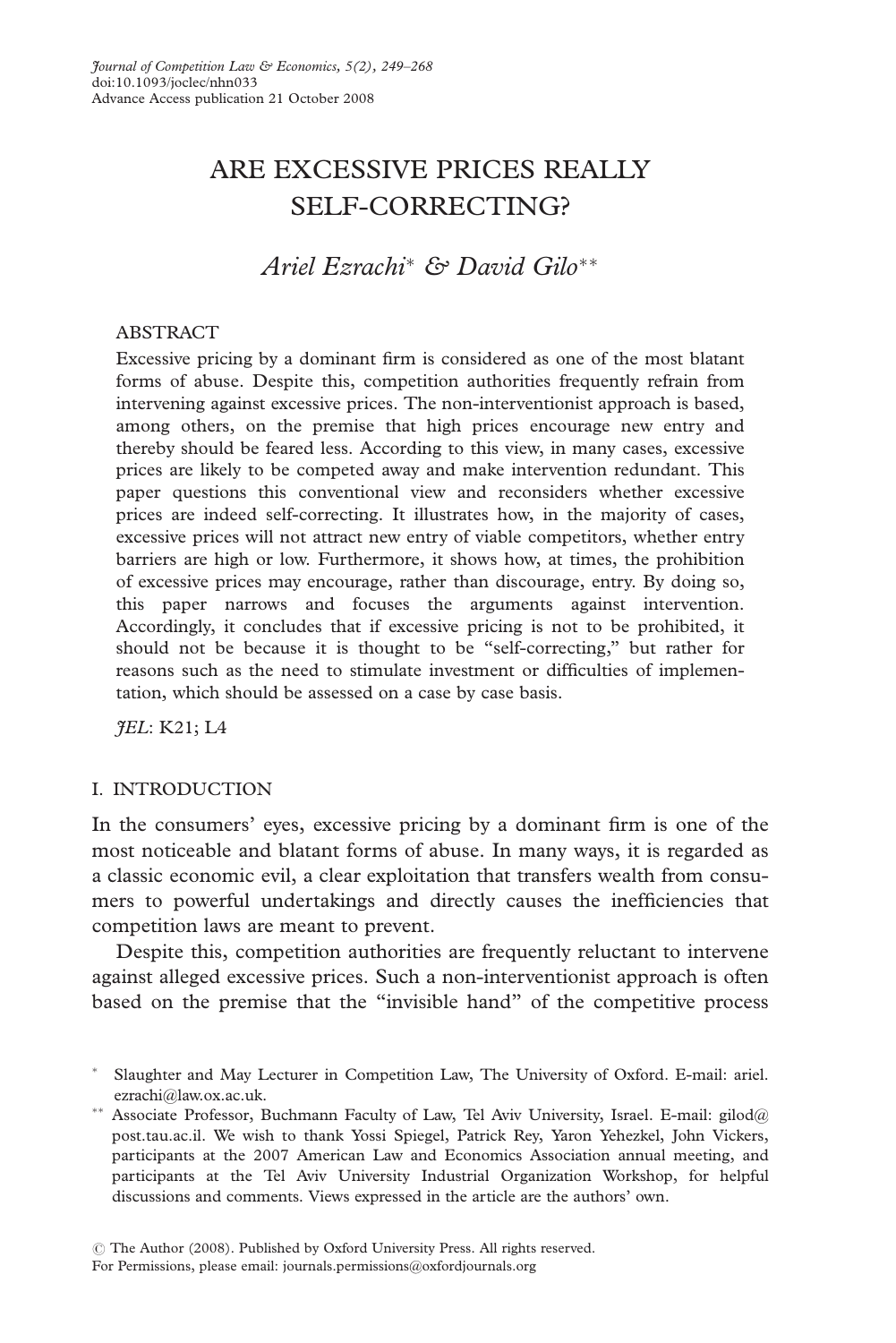will bring about lower prices and better products. Competition law is therefore regarded as an ill-suited vehicle for price regulation, a task more suitable for specific regulators of problematic markets, in which competition does not "work."<sup>1</sup>

More specifically, one can identify three main grounds that stand at the heart of this non-interventionist approach. First, it is often argued that the prohibition of excessive prices might chill down firms' incentive to innovate or invest ex ante.<sup>2</sup> Second, practical difficulties in measuring the competitive price and identifying excessiveness make the prohibition of excessive prices difficult to implement in practice.<sup>3</sup> Lastly, it is argued that regulation of excessive pricing is often redundant because excessive prices would be competed away by new entry, invited by the high price.<sup>4</sup> Even more, it is at

- $2$  See, e.g., M. Motta & A. de Streel, Exploitative and Exclusionary Excessive Prices in EU Law (available online), p. 15 (2006); ROBERT O'DONOGHUE & JORGE ATILANO PADILLA, THE LAW AND ECONOMICS OF ARTICLE 82 EC (Hart Publishing, 2006), p. 626; Verizon Communications, Inc. v. Trinko LLP, 157 L. Ed. 2d 823, 836 (2004). See, e.g., O'DONOGHUE & PADILLA, Id, p. 627.
- 
- See AREEDA & HOVENKAMP, ANTITRUST LAW (Aspen Publishers, 2nd ed. 2001) at para. 720b: "[W]hile permitting the monopolist to charge its profit-maximizing price encourages new competition, forcing it to price at a judicially administered 'competitive' level would discourage entry and thus prolong the period of such pricing." This argumentation is also adopted by U.S. case law. See, e.g., Berkey Photo, Inc. v. Eastman Kodak Co., 603 F.2d 263, 294 (2nd. Cir., 1979) ("Indeed, although a monopolist may be expected to charge a somewhat higher price than would prevail in a competitive market, there is probably no better way for it to guarantee that its dominance will be challenged than by greedily extracting the highest price it can"); See also RICHARD WHISH, COMPETITION LAW (LexisNexis, 5th ed. 2003) pp. 688–689 ("if normal market forces have their way, the fact that a monopolist is able to earn large profits should inevitably, in the absence of barriers to entry, attract new entrants to the market. In this case the extraction of monopoly profits will be self-deterring in the long run and can act as an important economic indicator to potential entrants to enter the market. If one accepts this view of the way that markets operate, one should accept with equanimity periods during which a firm earns monopoly profit: the market will in due course correct itself and intervention by the competition authorities will have the effect of undesirably distorting this process."); VALENTINE KORAH, EC COMPETITION LAW AND PRACTICE (Hart Publishing, 6th ed. 1997) p. 113 ("The cost price approach ignores the function of pricing as a signal encouraging new entrants. If prices and profits are high, new firms may be attracted into the market over, at least, modest entry barriers."); ROBERT O'DONOGHUE & JORGE ATILANO PADILLA, THE LAW AND ECONOMICS OF ARTICLE 82 EC (Hart Publishing, 2006) pp. 635–636 ("The key consideration is to limit intervention to cases in which entry barriers are very high and, therefore, where there is a reasonable prospect that consumers could be exploited. The need for a strict enforcement policy is less obvious in circumstances where the market is contestable, since high prices would ordinarily attract new entrants that would compete away the excessive margins."); M. Motta & A. de Streel, Exploitative and Exclusionary Excessive Prices in EU Law (available online), p. 15 (2006) ("exploitative practices are self-correcting because excessive prices will attract new entrants."); Economic Advisory Group on Competition Policy, An Economic Approach to Article 82, Report for the DG Competition, p.11 (July 2005) ("...Such a policy intervention [against

<sup>&</sup>lt;sup>1</sup> See, e.g., Berkey Photo, Inc. v. Eastman Kodak Co., 603 F.2d 263, 294 (2d Cir. 1979) ("Judicial oversight of pricing policies would place the courts in a role akin to that of a public regulatory commission.")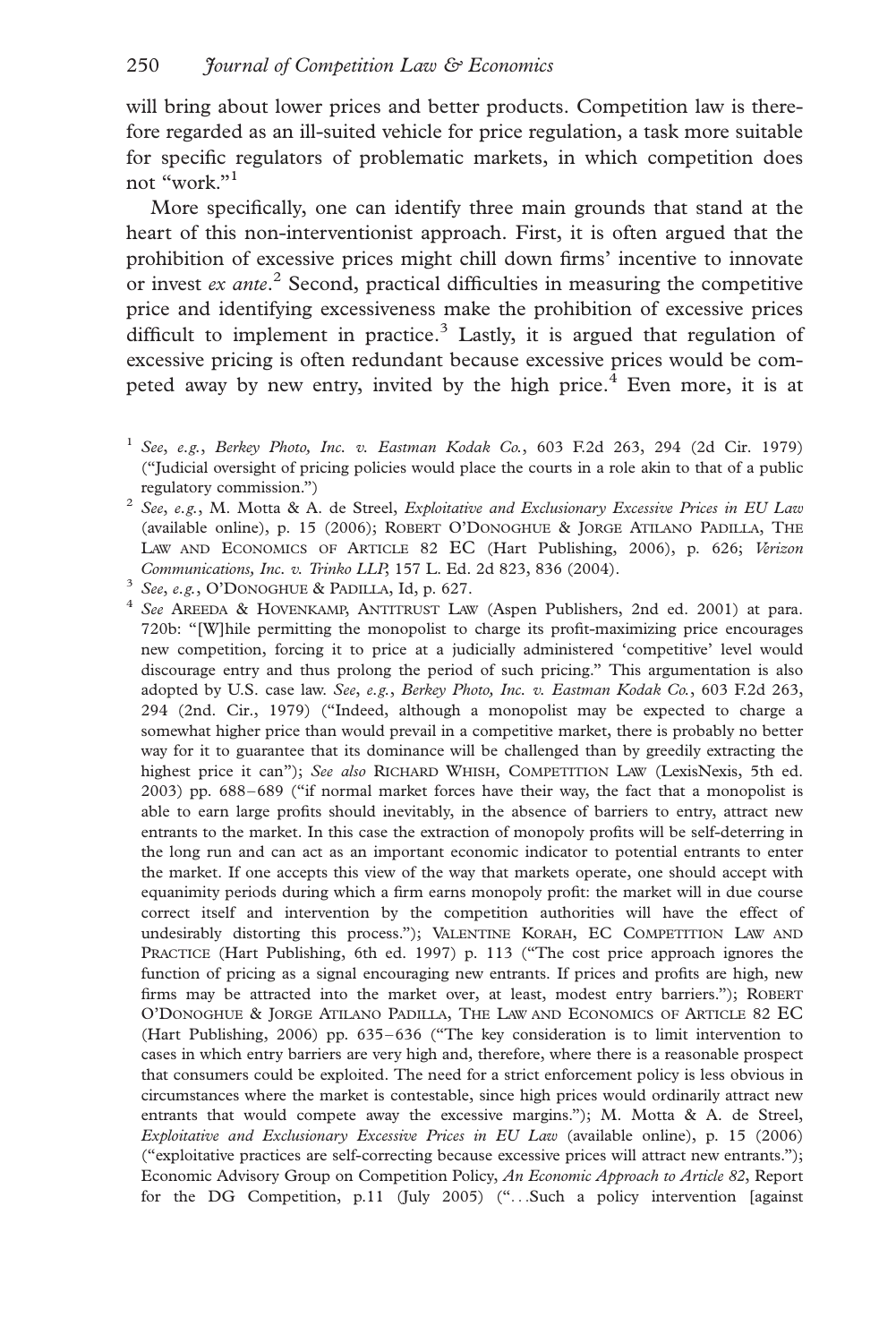times argued that intervention by competition agencies might risk affecting the prospects of new entry into the market as the market force, according to which excessive prices invite new entry, would be handicapped if excessive pricing is prohibited.

In this paper, we question the validity of the third ground for nonintervention, namely, that excessive prices are self-correcting, because they attract entry. We do so by showing that in the majority of cases, excessive prices, in themselves, do not attract new entry, whether entry barriers into the market are high or low. We also show how in some cases, contrary to the conventional view, the prohibition of excessive pricing may encourage, rather than discourage, entry.

By narrowing the validity of the third ground for non-intervention, we shift the focus to the first two grounds. Accordingly, if a competition authority decides not to attack a dominant firm for excessive pricing, it should do so for reasons such as the need to stimulate investment, or because of difficulties in implementation.

The exclusion of the third ground from the "non-intervention equation" assists in drawing attention to circumstances in which enforcement of excessive prices may be merited; in some cases, the competition authority may decide that stimulation of investment is not a compelling issue. This could occur, for example, when the level of investment required in the particular industry in question is relatively low, when the dominant firm has presumably recouped its investments in the past (as in the case in which the dominant firm had enjoyed a patent and the patent expired or the case in which the dominant firm received a government-protected monopoly position for a considerable period and recouped most of its investments), or when the competition authority has found a way to take account of the investment consideration when assessing what an excessive price is. In addition, the competition authority could hold that it is able to overcome the problems of implementation in a particular case. For example, there could be reliable benchmarks that show that the dominant firm's prices were excessive. In other cases, recent and reliable cost studies could be available and could reveal whether prices were considerably above cost.

When a competition authority decides that the first (stimulation of investment) and second (difficulties of implementation) grounds for nonintervention are not compelling, our paper suggests that intervention may be

monopolistic pricing] drastically reduces, and may even forego the chance to protect consumers in the future by competition rather than policy intervention); See also Office of Fair Trading, Decision of the Director General OFT CA98/2/2001 Napp Pharmaceutical Holdings Ltd (2001): "The Director considers that a price is excessive and an abuse ... where it is clear that high profits will not stimulate successful new entry within a reasonable period."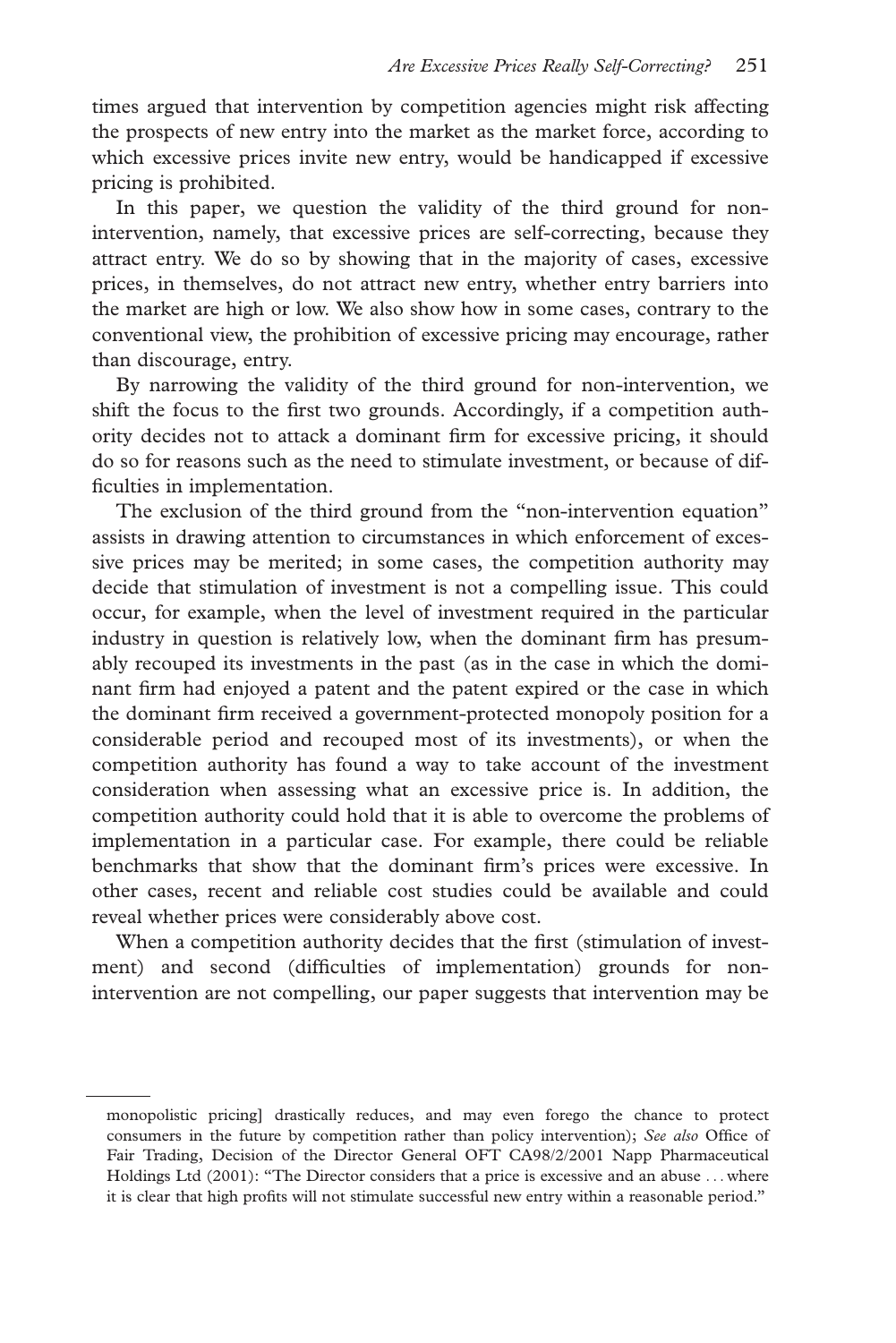merited, because the third ground (excessive prices are self-correcting) offers limited justification for non-intervention.

# II. NON-INTERVENTION AS A DOMINANT POLICY

Before focusing on the validity of the third ground, a brief overview of enforcement policies of excessive prices may assist in positioning our arguments in context. The approach towards excessive pricing has taken two different directions on each side of the Atlantic. The U.S. has long championed a non-interventionist approach. In several instances, the United States Supreme Court has held that U.S. antitrust law does not encompass the charge of high prices.<sup>5</sup> Accordingly, excessive pricing by a dominant firm is not considered a violation in and of itself.<sup>6</sup>

In contrast, in Europe, a more, although limited, interventionist enforcement policy resulted in a number of cases at both the European and Member States' level. Article 82 of the EC Treaty targets any abuse by undertakings of a dominant position and refers to the possibility that such abuse may consist of "directly or indirectly imposing unfair purchase or selling prices or other unfair trading conditions."<sup>7</sup> The wording "unfair" in Article 82(a) was held by the European Courts and Commission to encompass excessive pricing.<sup>8</sup> EU jurisprudence generally describes excessive pricing as one that has no reasonable relation to economic value.<sup>9</sup> An excessive price is described as a price that is "excessively" above the price that would have prevailed had the same market been competitive. As the Court of Justice in the United Brands case puts it:

It is advisable therefore to ascertain whether the dominant undertaking has made use of the opportunities arising out of its dominant position in such a way to reap trading

<sup>&</sup>lt;sup>5</sup> Note that Section 2, Sherman Antitrust Act (1890), prohibits "Monopolizing trade"; Berkey Photo, Inc. v. Eastman Kodak Co., 603 F.2d 263, 274 n.12 (2d Cir. 1979); Blue Cross & Blue Shield United v. Marshfield Clinic, 65 F.3d 1406, 1413 (7th Cir. 1995); Verizon Communications Inc. v. Trinko, 540 U.S. 398 (2004).

 $^6$  See, e.g., Areeda & Hovenkamp (above n 4), para 720a, at pp. 254-255; see also Chi. Prof'l Sports Ltd. P'ship v. NBA, 95 F.3d 593, 597 (7th Cir. 1996) (overturning a decision that the NBA's telecast fees were too high and noting that "the antitrust laws do not deputize district judges as one-man regulatory agencies"); Fox (1986) p. 985, 993—cited in Motta & Destreel (above n 2); Michal Gal, Monopoly Pricing as an Antitrust Offense in the U.S. and the EC: Two Systems of Belief About Monopoly?, ANTITRUST BULLETIN, p.343 (Spring 2004). $^7\,$  Article 82(a) Treaty of Rome.

<sup>&</sup>lt;sup>8</sup> See, e.g., the ECJ decisions in Sierna v. Eda [1971] ECR 69; Case 26/75 General Motors v. Commission [1975] ECR 1367; Case 27/76 United Brands v. Commission [1978] ECR 207; Case 30/87 Corinne Bodson v. Pompes Funebres [1998] ECR 2479; Case 110/99 Lucazeau v. SACEM [1989] ECR 2811; see also Commission Decisions: COMP/C-1/36.915 British Post office v. Deutche Post AG [2001] OJ L331/40, COMP/A 36.568/D3 Scandlines Sverige AB v. Port of Helsingborg [Jul 23, 2004].

 $^9$  Id.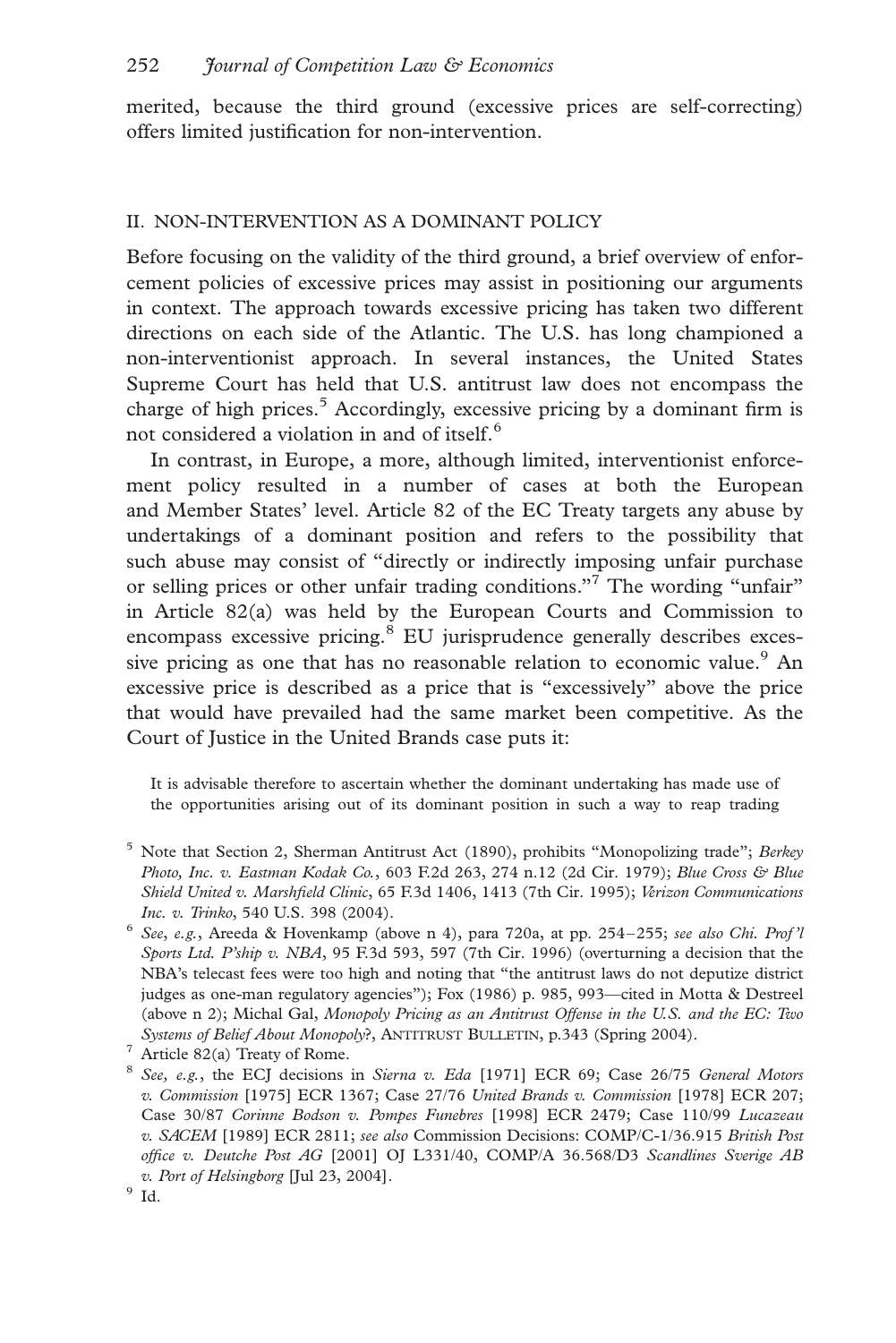benefits which it would not have reaped if there had been normal and sufficiently effective competition.<sup>10</sup>

A review of the European Commission and Courts' decisions reveals only a handful of cases involving excessive pricing. $11$  Similarly, a review of decisions and judgments at the national level also unravels a relatively small number of cases targeting excessive prices.<sup>12</sup> The small number of cases is a direct result of the three grounds mentioned earlier. It reflects the practical difficulties in establishing the excessiveness of price, the notion that excessive prices are often self-correcting and the fear that their prohibition risks chilling investment incentives.

The reluctance to engage in "price regulation" was echoed in several of the European Commission yearly reports on competition policy:

... The Commission in its decision-making practice does not normally control or condemn the high level of prices as such. Rather it examines the behaviour of the dominant company designed to preserve its dominance, usually directly against competitors or new entrants who would normally bring about effective competition and the price level associated with it.<sup>13</sup>

Illustrative in this respect are comments made by Philip Lowe, Director General of the Commission's Directorate General for Competition, who indicated that the European Commission will only intervene when the pricing abuse is not self-correcting:

... we are obviously aware that in many markets intervention by a competition authority will not be necessary. We are also aware that it is extremely difficult to measure what constitutes an excessive price. In practice, most of our enforcement focuses therefore as in

<sup>&</sup>lt;sup>10</sup> Case 27/76 United Brands v. Commission [1978] ECR 207, para 249.<br><sup>11</sup> Above n 8.

 $12$  See, e.g., the Danish Competition Appeal Tribunal decision of Nov. 14, 2006, concerning Elsam A/S (alleged excessive pricing in the West Denmark market for electricity); Order of the Hungarian Competition Council of Apr. 2007, concerning termination of proceedings against a power supplier company which allegedly charged excessive prices (Vj-156/2005); The Belgian Competition Council decision No.2006–I/O-12 of Aug. 31, 2006 concerning commitments from the company "Banksys" to freeze the prices for electronic payment services; The Latvian Administrative District Court decision of Feb. 25, 2005, Case No.A42129604 (Olaines kudra) rejecting allegations of excessive pricing by the Riga Stock Exchange; The Dutch Competition Authority (NMa) finding excessive pricing by Interplay (case 2910/Interpay, Apr. 2004) [For a review of these cases, see generally: I. KOKKORIS, COMPETITION CASES FROM THE EUROPEAN UNION (SWEET & MAXWELL 2007); Also note OFT CA98/2/2001 Napp Pharmaceutical Holdings Ltd, on appeal: Napp Pharmaceutical Holdings Limited and Subsidiaries v. Director General of Fair Trading (Case No. 1001/1/1/01, Jan. 2002).

<sup>&</sup>lt;sup>13</sup> European Commission, XXIVth Commission Report on Competition Policy 1994, para 207 (1994); See also, European Commission, Vth Commission Report on Competition Policy 1975, para 76 (1975); European Commission, XXVIIth Commission Report on Competition Policy 1997, para 77 (1997).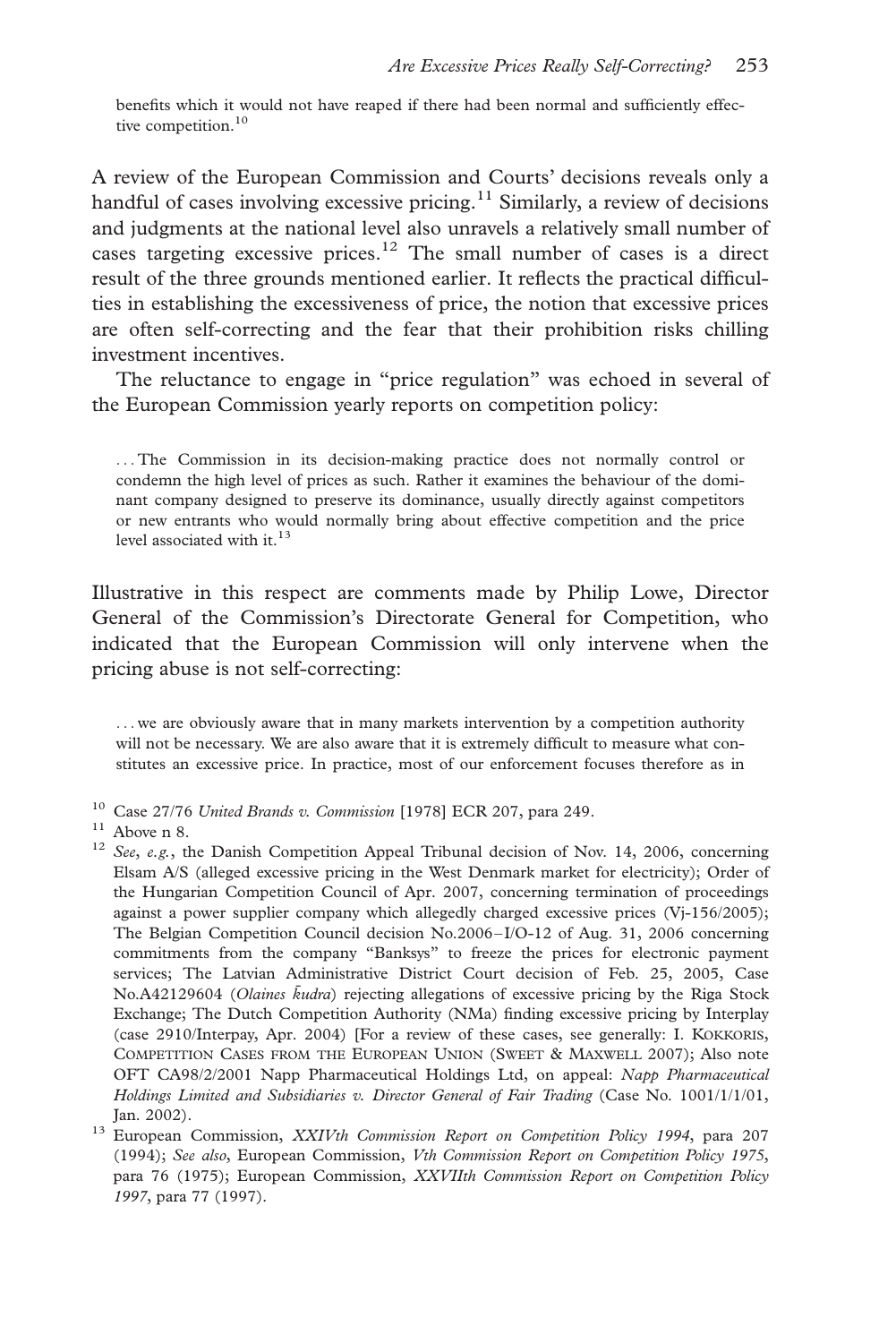the US on exclusionary abuses, i.e. those which seek to harm consumers indirectly by changing the competitive structure or process of the market.

It is not in our power to change the Treaty. And in my view, we should continue to prosecute such practices where the abuse is not self correcting, namely in cases where entry barriers are high or even insuperable. It probably makes also sense to apply these provisions in recently liberalized sectors where existing dominant positions are not the result of previous superior performance.<sup>14</sup>

A similar approach to excessive pricing may be found in the United Kingdom Office of Fair Trading Guidelines on Assessment of Individual Agreements and Conduct. These Guidelines provide a more elaborate account on the scope of the third ground for non-intervention, namely, the self-correcting nature of excessive pricing:

The Director General will be mindful of the need not to interfere in natural market mechanisms where high prices will encourage new entry or innovation and thereby increase competition. In such markets, excessive prices will be regarded as an abuse only where it is clear that high profits will not stimulate successful new entry within a reasonable period.<sup>15</sup>

Excessive prices may be considered to be an abuse only if they have persisted in the absence of continuing successful innovation and/or without stimulating successful new entry or a significant loss of market share.<sup>16</sup>

In what follows, we examine the weight that should be attributed to the "self-correcting" nature of excessive pricing as a variable that justifies nonintervention. Our aim is not to advocate intervention as such, but rather to show that if a competition authority is to refrain from intervening against excessive prices in a particular case, it should be mainly because of the other two reasons for non-intervention: the need to stimulate investment or difficulties of implementation.

#### III. ARE EXCESSIVE PRICES SELF-CORRECTING?

The notion that excessive prices can be self-correcting is based on two subarguments. The first sub-argument is that excessive prices attract new entry (when entry is profitable) and therefore should be feared less. The second sub-argument is that because of the prospects of new entry, dominant firms will lower prices and refrain from charging excessive prices.

<sup>&</sup>lt;sup>14</sup> Philip Lowe, How Different Is EU Anti-Trust? A Route Map for Advisors—An Overview of EU Competition Law and Policy on Commercial Practices, Speech at the ABA 2003 Fall Meeting (available online).

<sup>&</sup>lt;sup>15</sup> Office of Fair Trading, Competition Act Guideline, Assessment of Individual Agreements and Conduct, OFT 414 (1999), para 2.13.

<sup>&</sup>lt;sup>16</sup> Office of Fair Trading, Competition Act Guideline, Assessment of Individual Agreements and Conduct, OFT 414 (1999), para 2.19.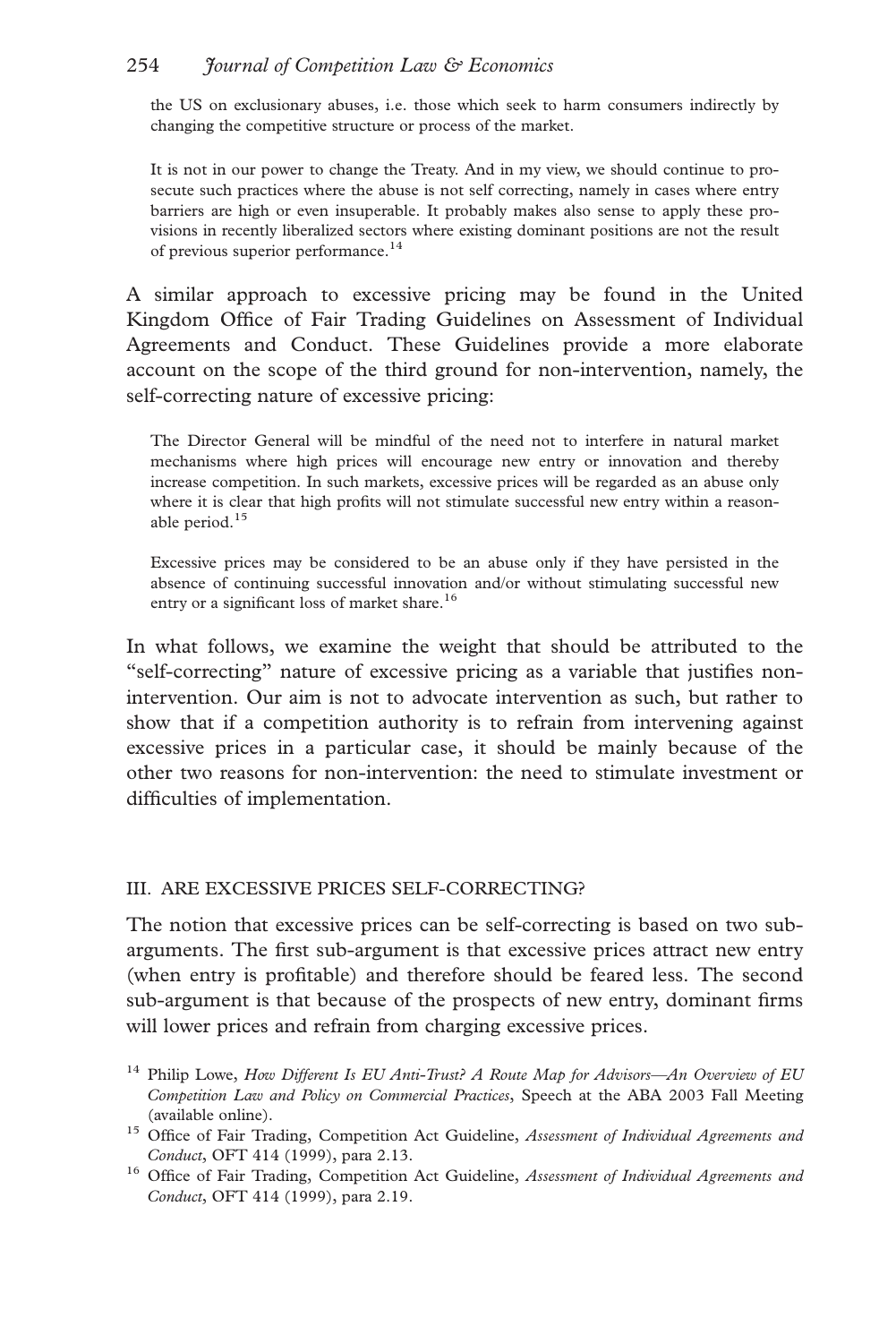#### A. The Post-Entry Price and the Pre-Entry Price

High prices, in and of themselves, do not *attract* new entry. It is the postentry price, and not the pre-entry price, that potential entrants consider when deciding whether to enter. Because the dominant firm can usually cut prices immediately upon entry, its excessive pre-entry prices do not affect the potential entrants' decision whether to enter,  $17$  unless they somehow signal to potential entrants that entry is profitable (for example, because the dominant firm is relatively inefficient).<sup>18</sup>

Had the new entrant been able to secretly enter the market, without the incumbent anticipating such entry, high pre-entry prices may have been able to attract entry. In such a case, the entrant could have slightly undercut the incumbent's high prices and served the customers he managed to secretly "steal" from the incumbent for a relatively high price and profit. Yet, in practice, such "secret" entry is highly unlikely. Once the incumbent detects the first steps of entry, it is expected to react immediately, and the resulting price war is expected to bring prices down to competitive levels very quickly. The entrant, for its part, expects such competitive pricing to prevail almost immediately upon entry, and it contemplates whether to expend the costs of entry into the market given these competitive and modest post-entry profits. Another possibility is that the entrant wishes to remain a fringe competitor, with a very small market share. Such fringe entry would usually not stimulate a price war and would therefore be attracted by excessive prices. But the entrance of insignificant fringe firms, which cannot restrain the incumbent's excessive price in the long run, is not the sort of entry that would alleviate concerns from excessive prices.

This is the case even where natural or legal entry barriers other than the fear of low post-entry prices seem to be low. The ultimate entry barrier, in such cases, is the fear of low post-entry prices. This entry barrier is particularly acute if the entrant perceives the dominant firm to be more efficient or attractive to consumers than the potential entrant is (which is often the case, because of the advantages of incumbency: experience, economies of scale, brand recognition, consumer loyalty, and so forth).

Accordingly, if a potential entrant has sufficient information regarding the incumbent's advantages, and particularly the incumbent's marginal  $costs<sup>19</sup>$ 

 $17$  See, e.g., JEAN TIROLE, THE THEORY OF INDUSTRIAL ORGANIZATION (The MIT Press 1988) ch. 9, p. 368, who stresses, on a related point, that "[o]ne possibility is that the price of the established firm has commitment value. That is, the entrants expect the pre-entry price to prevail after entry. However, such a theory is not very convincing. Entry into many markets is a decision that covers a period of many months or years, whereas a price can often be changed within a few days or weeks."

 $18$  Even when the role of the pre-entry price as an informative signal is acknowledged, however, we show below that excessive pricing does not attract entry in a way that alleviates policy concerns.

<sup>&</sup>lt;sup>19</sup> A firm's marginal cost is its cost of supplying an additional unit.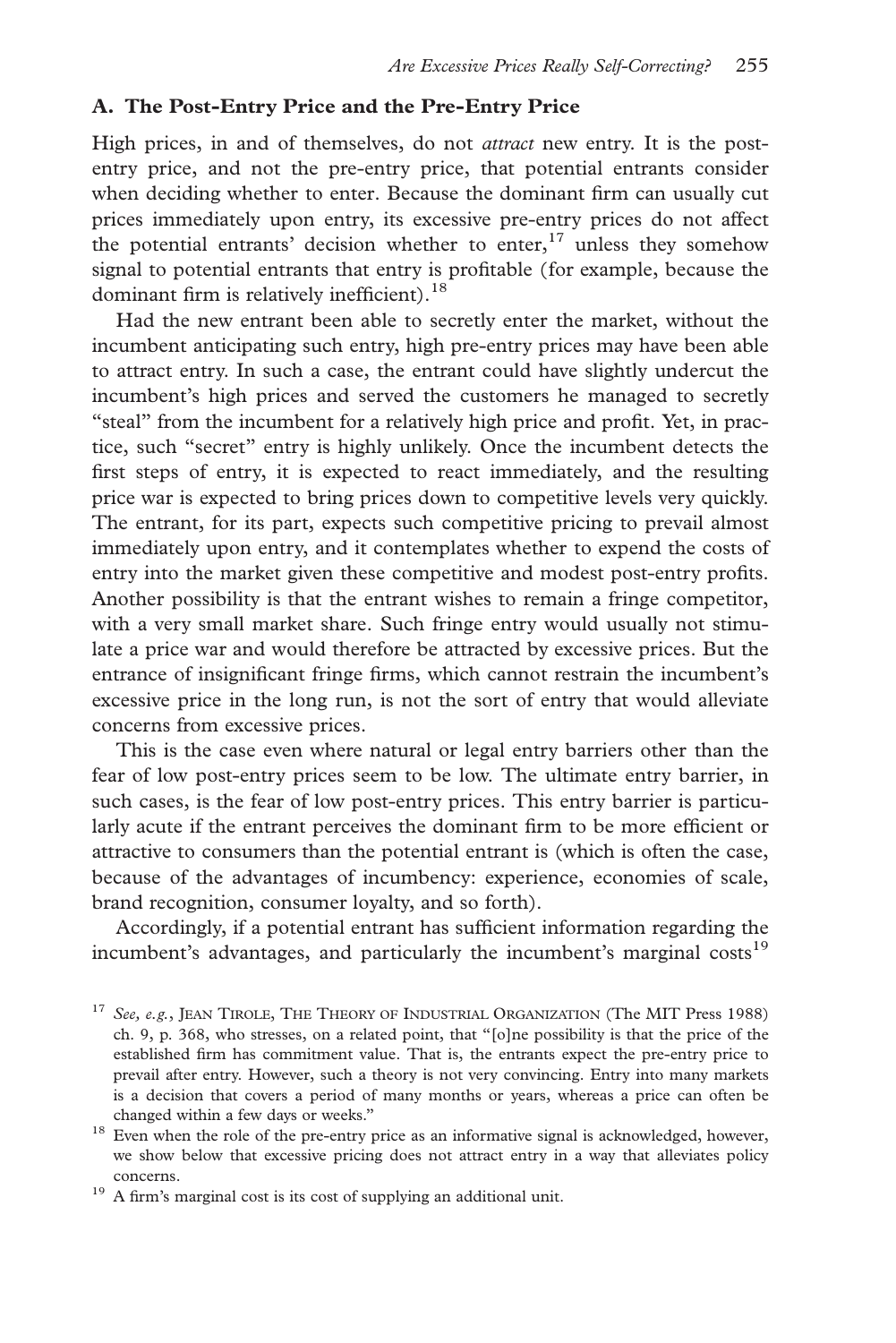(or at least regarding the relation between the incumbent's marginal costs and the entrant's marginal costs) and the entrant perceives the incumbent to be more efficient than it is, it is unlikely to enter, even if the incumbent is charging an excessive price. Conversely, if a potential entrant perceives the incumbent to be less efficient than it is, it is likely to enter (absent other entry barriers), but, again, not because of the excessive price. Such an entrant would have entered regardless of the level of pre-entry prices. Again, when entrants have sufficient information about the relative efficiency (or advantages) of incumbents, it is the expected post-entry price and not the pre-entry price that affects the entrant's decision of whether to enter.

As documented by the game-theoretic literature, at times, high prices may invite new entry if they can credibly signal to *uninformed* new entrants that the dominant firm is inefficient.<sup>20</sup> But as shall be explained in Section IV, non-regulation of excessive prices could actually lessen the signaling virtue of pre-entry prices. In a nutshell, for a credible signal to be sent to uninformed potential entrants, it is not necessary that prices be excessive. All that is needed is that an inefficient incumbent charges a higher price than an efficient incumbent would have charged had he been in the efficient incumbent's place. This could also occur when excessive pricing is prohibited, as long as an inefficient incumbent is allowed to charge a higher price than an efficient incumbent: a potential entrant could infer from pre-entry prices whether the incumbent is relatively inefficient. Accordingly, even when the signaling virtue of pre-entry prices is taken into account, it cannot be said that excessive prices will necessarily invite entry. In many instances, it could even be to the contrary; that better signaling and more entry are expected if excessive pricing is prohibited than if excessive pricing is allowed.

Another possibility worth mentioning is that an excessive price will attract entry because it signals how high the collusive (cartel-like) price could be following entry. If consumers are willing to pay the incumbent's excessive price, as the argument goes, they would be willing to pay such a price also after entry, if collusion between the entrant and incumbent evolves. But entry of a firm that places a high probability on stable collusion over a cartel price is not the type of entry that would significantly alleviate the concerns

<sup>&</sup>lt;sup>20</sup> See Jean Tirole (above n 17); The leading paper identifying this point is Paul Milgrom & John Roberts, Limit Pricing and Entry Under Incomplete Information: An Equilibrium Analysis, 50 ECONOMETRICA, p. 443 (1982). See also David J. Cooper, Susan Garvin & John H. Kagel, Signaling and Adaptive Learning in an Entry Limit Pricing Game, 28 RAND J. ECON., pp. 662–683 (1997), for an experimental study exploring these theories. Note that the analysis in the text discusses the possibility that the potential entrant does not know the incumbent's costs. It could be argued that if a potential entrant does not know the costs of the incumbent, how can the competition authority know them to determine whether prices are excessive or not. However, the competition authority is able to obtain information from the incumbent during its investigation, whereas the potential entrant cannot access this information.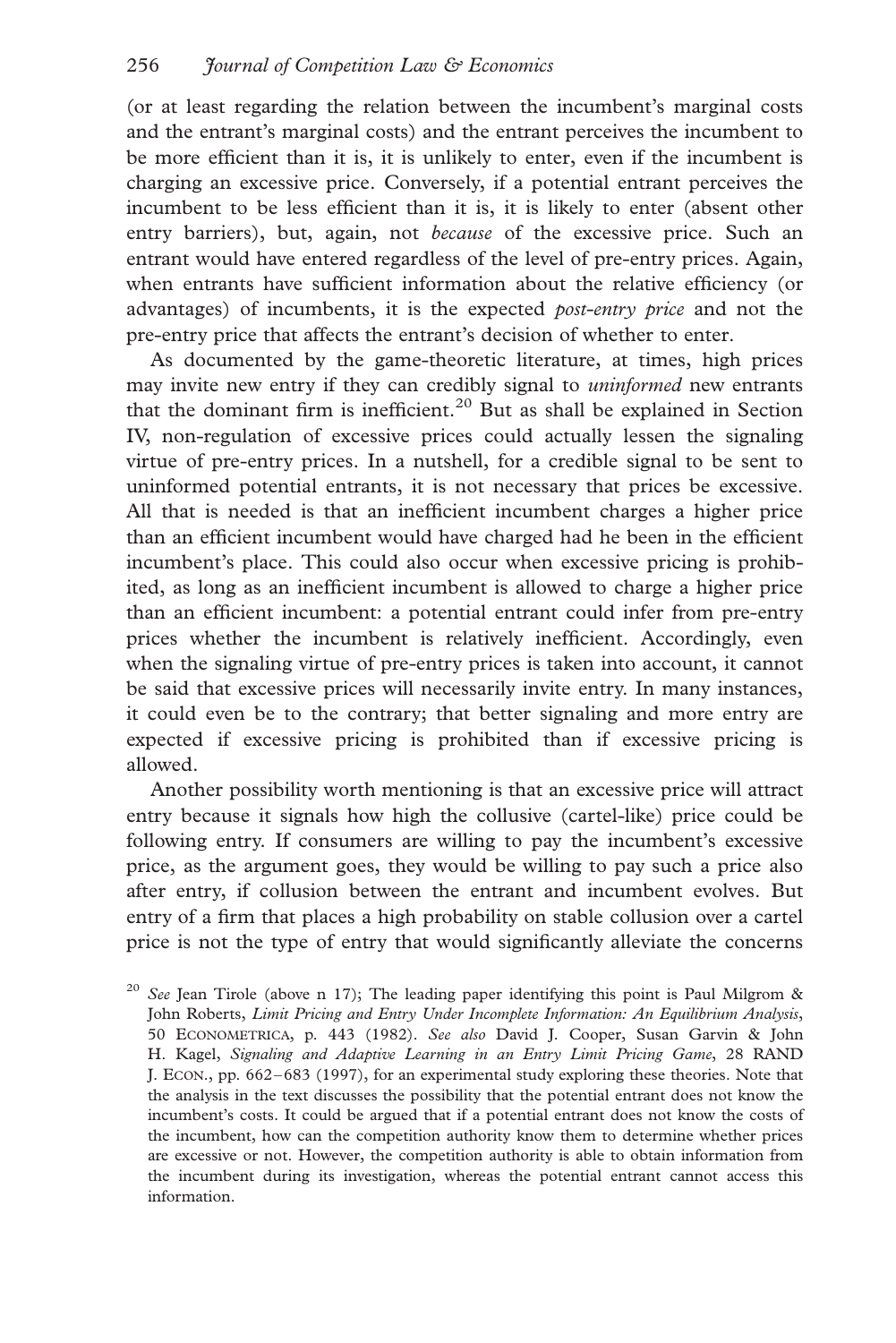from excessive prices. In other words, entry induced by high and rational hopes for collusion does not *correct* the excessive price. Excessive prices are likely to remain, because of the likely lack of price competition among rivals. All that consumers would benefit from is more variety—not competitive pricing. Accordingly, in what follows, we shall focus on the ability of excessive prices to signal the inefficiency of the incumbent. After describing in some detail the theory according to which such signaling could occur, we show why the possibility of such signaling does not necessarily mean that excessive prices are self-correcting.

#### B. The Signaling Virtue of Pre-Entry Prices

Let us first explain when pre-entry prices can signal to uninformed entrants whether the dominant firm is inefficient, thereby at times attracting entry. Suppose that a monopoly firm (hereinafter "the incumbent") could be either "efficient" (that is, with low marginal costs, of  $f<sub>i</sub>$  8 per unit) or "inefficient" (that is, with high marginal costs, of  $f<sub>i</sub>$ , 10 per unit).<sup>21</sup> A potential entrant does not know whether the incumbent monopolist is efficient or inefficient. Suppose further that an efficient incumbent's monopoly price is  $f<sub>1</sub>24$  per unit and an inefficient incumbent's monopoly price is  $f<sub>1</sub>30$  per unit. Indeed, the monopoly price of a firm with higher marginal costs is higher than the monopoly price of a firm with lower marginal costs.<sup>22</sup> Suppose excessive pricing is permitted and there is a potential entrant, for which entry is profitable if the incumbent is inefficient, but unprofitable if the incumbent is efficient.

To continue, we need to make an assumption regarding what the entrant will decide to do if the entrant receives no credible signal from pre-entry prices. That is, what is the entrant's prior tendency if he remains in the dark as to the incumbent's relative efficiency—to enter or not to enter? Let us first assume that the entrant's prior tendency is not to enter; absent additional information or signals about whether the incumbent is efficient or not, the entrant decides not to enter, just as the case would be, had the entrant become aware that the incumbent is efficient<sup>23</sup> (we shall later see that our results remain intact under the opposite assumption according to

<sup>&</sup>lt;sup>21</sup> For simplicity, it is assumed that the marginal cost is the same per each unit.<br><sup>22</sup> See, e.g., Tirole (above n 17), at p. 66.

<sup>&</sup>lt;sup>23</sup> This prior tendency could stem from the entrant placing a high enough probability on the possibility that the incumbent is efficient and its factoring in of this probability with the costs of entry and expected profits after entry. This is a reasonable assumption when the costs of entry are substantial, so that a mistake on the part of the entrant is too costly, as facing an efficient incumbent would not allow the entrant to recoup these costs of entry. Note that the entrant's prior tendency of whether to enter is a function of the entrant's prior beliefs about the profitability of entry. The entrant could update these beliefs if the incumbent signals its efficiency through pre-entry pricing, or keep these beliefs unchanged if the incumbent does not signal its efficiency through pre-entry pricing. Also note that we are not assuming any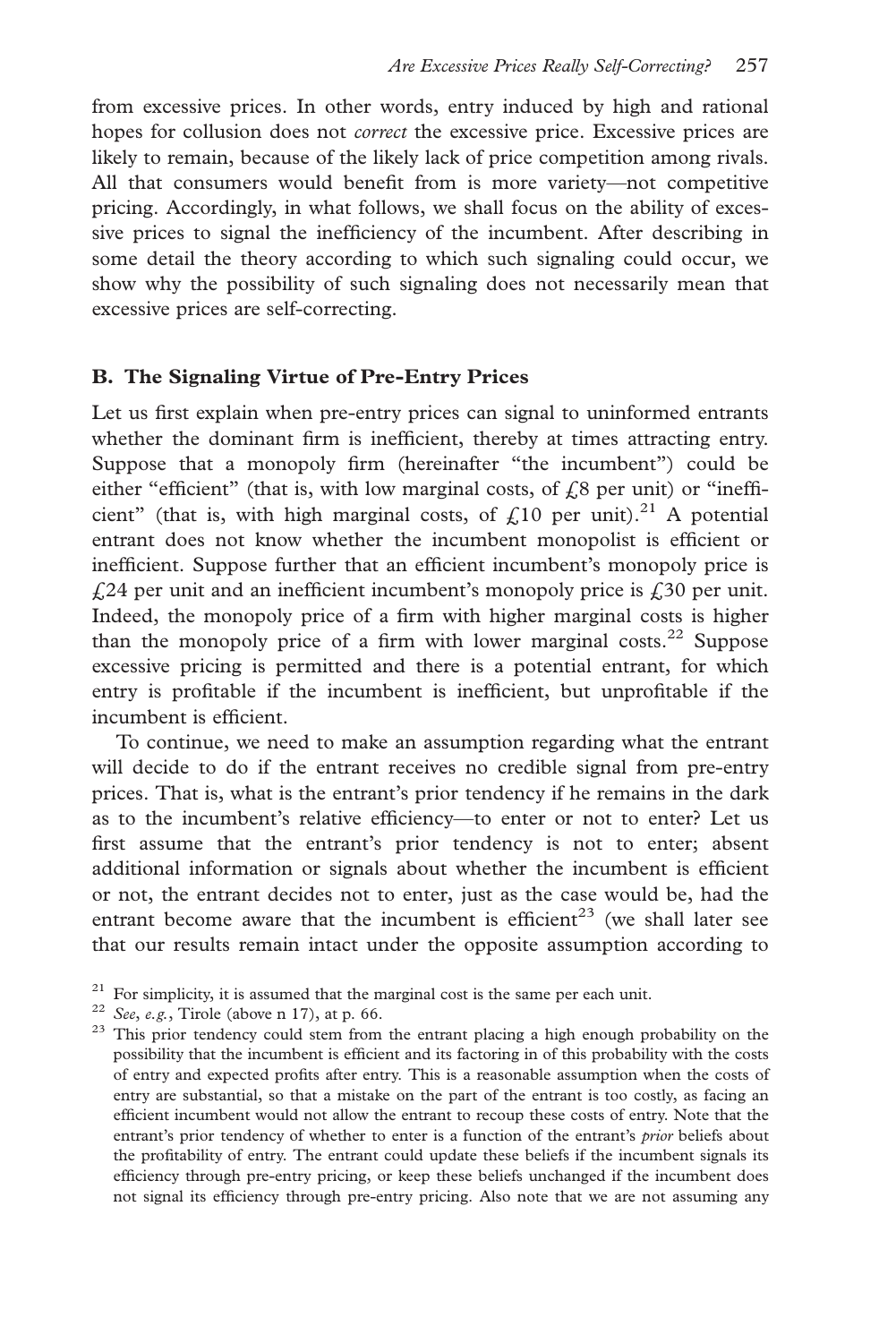which the entrant's prior tendency, if it does not receive credible signals from pre-entry prices, is to enter).

Despite the entrant's prior tendency not to enter, if the entrant learns from pre-entry prices that the incumbent is inefficient, it does enter. In such a case, if an efficient incumbent wishes to deter entry, and the incumbent knows about the entrant's prior tendency not to enter,  $24$  the incumbent can set a price lower than its monopoly price to signal to the potential entrant that the incumbent is indeed efficient. Such pricing is often called "limit pricing"—setting a price lower than the monopoly price to deter entry. For example, instead of charging its monopoly price of  $\text{\emph{L}}24$  per unit, an efficient incumbent might charge a somewhat lower price of  $f<sub>i</sub>16$  per unit.

For limit pricing to convey accurate information, however, the signal that it conveys must be credible. That is, it must be unprofitable for an inefficient incumbent to disguise itself as an efficient incumbent by charging the limit price of  $\zeta$ 16 per unit, thereby trying to "fool" the entrant and deter its entry, despite it being actually profitable for the entrant to enter. The limit price has to be set by an efficient incumbent low enough so as to make such mimicking behavior on the part of an inefficient incumbent unprofitable. For example, the limit price of  $f<sub>i</sub>16$  per unit grants an inefficient incumbent, in our example, a profit per unit of only  $\ell$ , 6 (because such an incumbent's marginal costs are  $\hat{f}$  10 per unit). It might be more profitable for an inefficient incumbent not to charge the limit price of  $f<sub>16</sub>$  per unit, but rather to charge its monopoly price of  $f<sub>i</sub>30$  per unit. This way, the incumbent would make more profits before entry, and this could more than offset the fact that such a price exposes the incumbent's inefficiency and attracts entry (causing lower profits after entry). Note that the story is different for an efficient incumbent: a limit price of  $\mathcal{L}$ 16 per unit may be profitable for it, because it can still make a profit per unit of  $f(8)$ , although signaling that it is efficient and keeping the entrant out of the market.

If such a limit price exists, then only an efficient incumbent would charge it, and the entrant could understand whether the incumbent is efficient or not by looking at the pre-entry price (this type of equilibrium is called a

kind of irrational behavior on the part of potential entrants. When it comes to

profit-maximizing firms, we believe this to be a reasonable assumption. <sup>24</sup> Because we are focusing on the incumbent's pre-entry pricing behavior, what really matters is what the incumbent thinks about entrants' prior tendency, and not necessarily entrants' actual prior tendency. Thus the case analyzed in the text in which the entrant's prior tendency is not to enter actually applies whenever the incumbent believes the entrant to be of such prior tendency. In reality, there could be several potential entrants. The incumbent's decision whether to signal its efficiency via the pre-entry price hinges on how the incumbent thinks such signaling will affect entrants' behavior. For example, if the incumbent places a high enough probability on the possibility that most potential entrants' prior tendencies are not to enter, the incumbent will behave in the manner described in the accompanying text and following two paragraphs.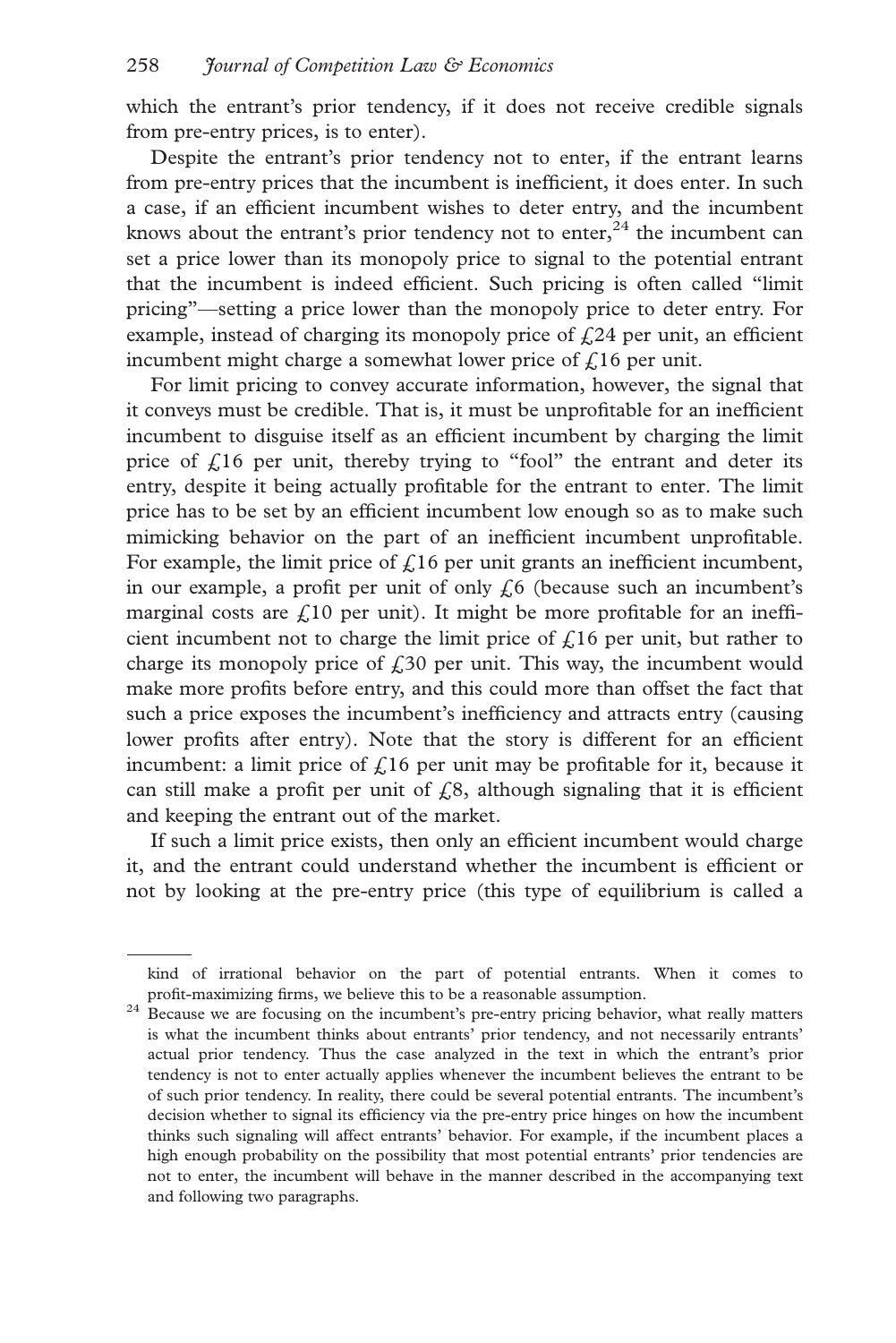"separating equilibrium" in the literature). This is a particular case in which the high price of an inefficient incumbent that cannot disguise itself as an efficient incumbent does invite entry.

Such a case does not always occur, however, because it might be that an inefficient incumbent does find it profitable to disguise as an efficient incumbent and charge the same limit price an efficient incumbent would be willing to charge. In a particular case, it might be that the lowest limit price that is profitable for an efficient incumbent to charge is also profitable for an inefficient incumbent to charge. For example, suppose, as before, that an efficient incumbent would be willing to charge a limit price of  $\zeta$ 16 per unit, but no lower. Suppose that charging lower than  $f<sub>16</sub>$  per unit is not profitable even for an efficient incumbent because deterring entry is not worth sacrificing so much pre-entry profits. Suppose also that an inefficient incumbent too would be willing to charge this limit price of  $f<sub>i</sub>16$  per unit, because an inefficient incumbent too is willing to sacrifice pre-entry profits by charging  $\ell$ , 16 per unit instead of  $\ell$ , 30 per unit to deter entry.

In such cases, where an inefficient incumbent wants to mimic an efficient incumbent's limit price (a type of equilibrium called a "pooling equilibrium" in the literature), entry will not occur in our example because of the entrant's prior tendency not to enter and the entrant's fear that the incumbent might be efficient. When an inefficient incumbent cannot mimic an efficient incumbent's limit price (a "separating equilibrium"), entry will occur.

Accordingly, high prices (particularly the inefficient incumbent's monopoly price) invite entry in a separating equilibrium, whereas in a pooling equilibrium, even if prices are well above the competitive level (and may well be excessive according to the competition authority's standards),  $2^5$  they do not invite entry. In our example, in a pooling equilibrium, the incumbent charges  $\ell$ , 16 per unit, which is 100 percent higher than its marginal costs if it is efficient and 60 percent higher than its marginal costs if it is inefficient. Had there been viable competition in the market, price might have been closer to the incumbent's marginal costs (for example,  $f<sub>i</sub>$ , 12 per unit).<sup>26</sup>

Even in a separating equilibrium, if the incumbent is efficient, it can charge the limit price of  $f<sub>i</sub>16$  per unit, which again could be well above competitive levels and excessive by the competition authority's standards. This price will deter entry, as the entrant becomes aware that the incumbent is efficient and because it fears that post-entry prices will be too low to justify the costs of entry.

<sup>&</sup>lt;sup>25</sup> We are purposely abstracting from problems of assessment of the excessive price because we are focusing only on the claim that excessive prices are self-correcting, under the assumption

that in certain cases, the competition authority could overcome problems of assessment. <sup>26</sup> It is well known that even under viable competition (among only a few firms), competition may be imperfect and prices do not go all the way down to firms' marginal costs. See,  $e.g.,$ Tirole (above n 17), at ch. 5, 7.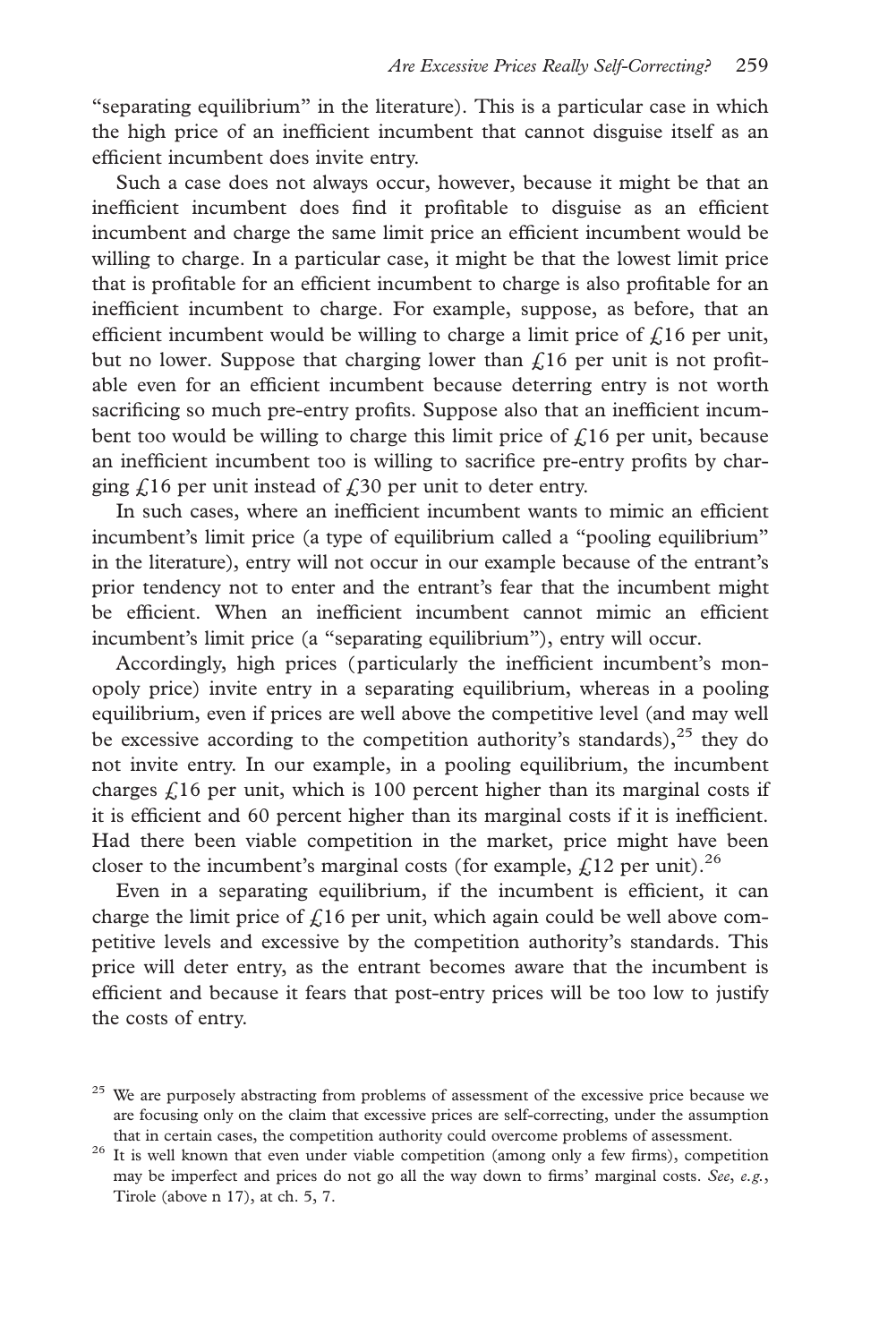Hence, even when pre-entry prices have the ability to signal the incumbent's efficiency, it is not necessarily the case that excessive prices invite entry, because the type of prices that *deter* entry could also be "excessive" according to some pre-defined standard. All that can be said in the case of a separating equilibrium is that prices that invite entry are even higher than those that deter it.

We have assumed that the entrant's prior tendency is not to enter, that is, when the entrant does not receive signals from pre-entry prices regarding whether the incumbent is efficient or not, it refrains from entering, because of its prior beliefs about the profitability of entry. But our conclusions remain intact under the opposite assumption, according to which the entrant's prior tendency is to enter, that is, the assumption that when the entrant does not receive signals from pre-entry prices regarding whether the incumbent is efficient or not, it enters.<sup>27</sup> In a nut shell, when the entrant's prior tendency is to enter, $28$  and the incumbent is inefficient, the incumbent has no use in trying to disguise itself as an efficient incumbent and creating a pooling equilibrium. This is because when the incumbent disguises as an efficient incumbent, the entrant receives no signals from pre-entry prices and acts on its prior tendency: it enters even if the incumbent charges the limit price. Conversely, if the incumbent is efficient, it has no point in charging a limit price, because, as noted, an inefficient incumbent does not wish to disguise as an efficient one. Hence, as has been shown in formal models, $29$  when the entrant's prior tendency is to enter, the incumbent (whether efficient or inefficient) does not engage in limit pricing and charges its monopoly price. In such models, entry occurs when the incumbent is inefficient, but not because the pre-entry price is excessive. As noted, entry would have occurred even if the incumbent had charged a limit price, however low this price may be. Conversely, in such models, entry does not occur when the incumbent is efficient, despite the fact that the incumbent charges its monopoly price, which may well be excessive, according to the competition authority's standards.

As we can see, the notion that pre-entry prices can attract entry by signaling the incumbent's efficiency to the entrant is based on complex theories, which in turn hinge on various assumptions about the sophistication of the incumbent and the entrant and on what each of them knows or does not know. For example, they assume that although the entrant does not know how efficient the incumbent is, he knows enough about market conditions to deduce from pre-entry pricing whether the incumbent is efficient or not.

 $27$  The entrant's prior tendency will be to enter when it places a high enough probability on the possibility that the incumbent is inefficient so that, given the costs of entry and expected

profits after entry, the entrant believes entry to be profitable. <sup>28</sup> That is, the incumbent places a high probability on the possibility that most potential entrants' prior tendency is to enter.

 $29$  See Tirole (above n 17), at p. 371 for a formal presentation of this type of case.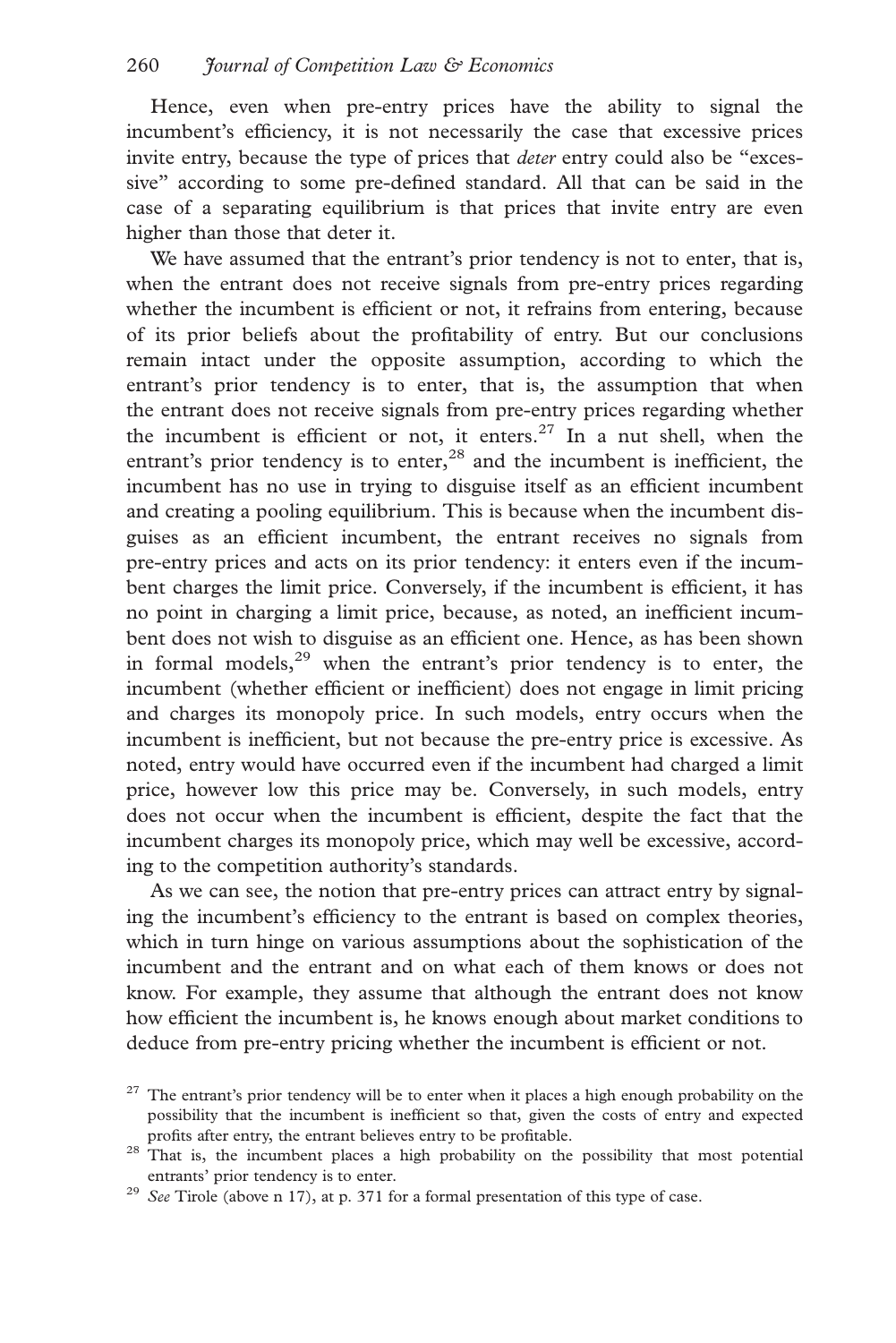To summarize the rather complex analysis of the previous paragraphs, recall that we are interested in examining the claim that excessive prices invite entry (and are therefore self-correcting). We have seen that this claim is incorrect. First, if the entrant is informed about the incumbent's efficiency, the pre-entry price has no effect on entry. It is only the expected post-entry price that matters. Second, even when potential entrants are not informed about the incumbent's relative efficiency, the "very" high price of an inefficient incumbent could attract entry, but only if a so called "separating equilibrium" exists and only under the game-theoretic literature's restrictive assumptions. Moreover, even then, the somewhat lower limit price of an efficient incumbent, which deters entry, also may well be excessive under some pre-defined standard, only less "excessive" than the pre-entry price of an inefficient incumbent.

More importantly, as will be shown in Section IV, even if excessive pricing were prohibited, pre-entry prices could have equal, or even better, "entry-attracting" signaling value. Pre-entry prices need not be excessive in order for them to attract entry by signaling that the incumbent is inefficient. It is enough that inefficient incumbents charge different pre-entry prices than efficient ones.

This analysis also shows that the prospects of new entry will not necessarily induce the incumbent to refrain from excessive pricing. Our analysis of the game-theoretic literature revealed two scenarios in which the prospects of new entry induce the incumbent to engage in limit pricing to deter entry. Both occur when the new entrant is uninformed about the incumbent's costs and its prior tendency is not to enter. The first occurs under the so-called "separating equilibrium," provided that the incumbent is efficient relative to new entrants, and the second occurs under the so-called "pooling equilibrium," in which whether the incumbent is efficient or not, it engages in limit pricing. This limit pricing, however, could constitute pricing well above the competitive level. Accordingly, not only are the circumstances under which limit pricing evolves limited, limit pricing itself does not necessarily mean that prices are not "excessive," under some pre-defined standard.

It is interesting to note that when potential entrants are uninformed not only about the incumbent's costs, but also about their  $own$  expected costs, and they believe their own expected costs to be correlated with the incumbent's costs, at least one study has shown, under certain (admittedly, quite restrictive) assumptions, that excessive pricing by the incumbent could even deter entry. This is because such excessive pricing may signal to the uninformed entrants that the costs of operating in the market are high, thereby making entry less profitable.<sup>30</sup>

 $30$  See J. Harrington, Limit Pricing When the Potential Entrant Is Uncertain of His Cost Function, ECONOMETRICA (1986); Tirole, (above n 17), at p. 372.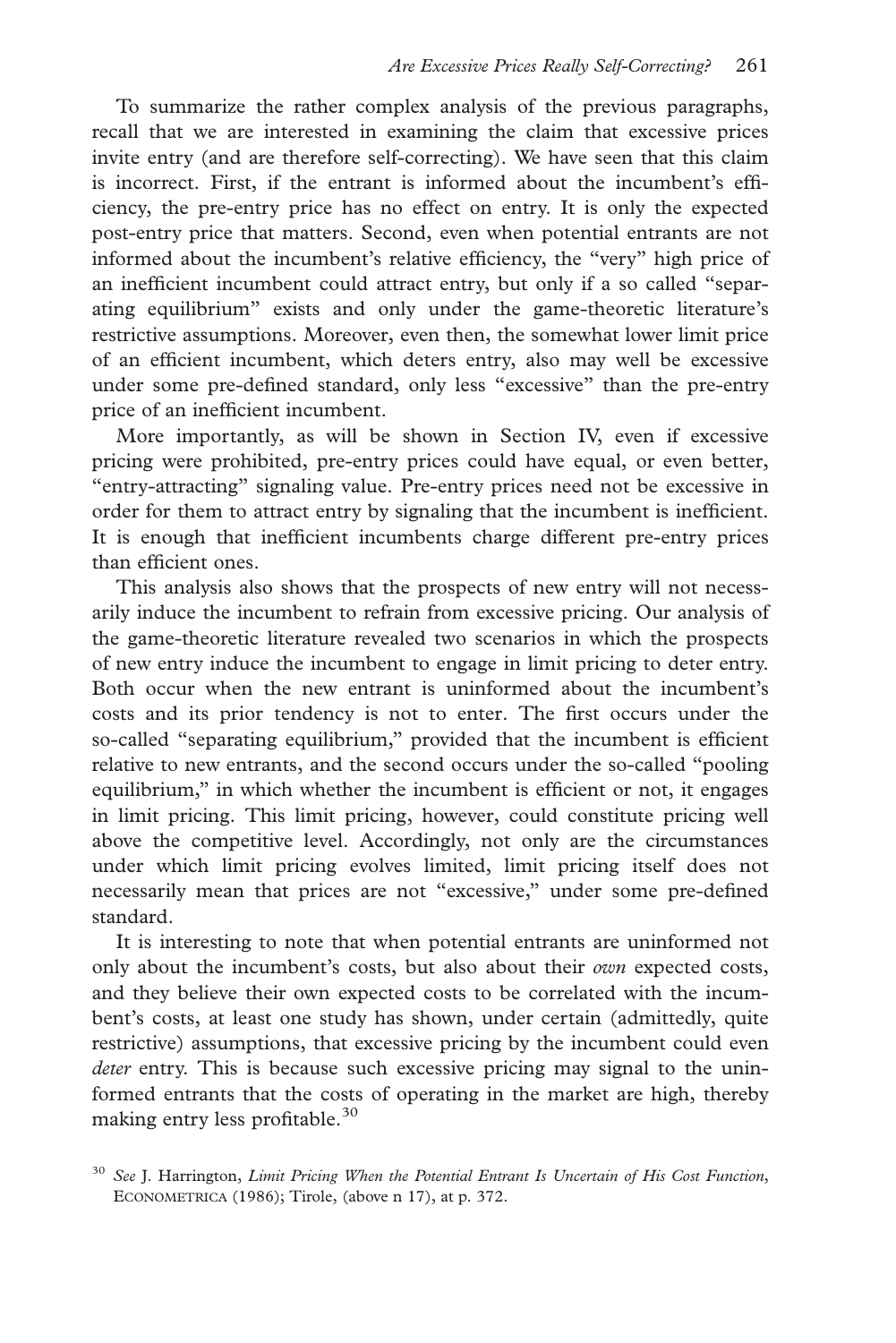It is important to note that if one dismisses the signaling theories analyzed in this section as highly theoretical, and the assumptions they are based upon as restrictive, this only strengthens the claim that excessive prices are not selfcorrecting. In such a case, pre-entry prices have no effect on entry. It is only the entrant's belief as to post-entry prices that matters. Naturally, then, excessive prices could not be self-correcting: the incumbent is expected to charge the highest price the market can bear, because it knows that pre-entry prices have no effect on entry. The entrant, for its part, knows that the postentry price may be considerably lower than the pre-entry price and that however high the pre-entry price is, entry may be unprofitable. Conversely, given the entrant's expectation as to the post-entry price and profits, it could believe entry to be profitable, but, again, regardless of the pre-entry price.

# C. The Prohibition of Excessive Pricing in Markets with Low Entry Barriers

Our analysis has shown that in the majority of cases, excessive prices are not self-correcting, because they do not attract new entry. Current literature does acknowledge that where entry barriers into a market are sufficiently high, new entry will not occur, despite excessive pricing.<sup>31</sup> In the same spirit, however, the literature implies that when entry barriers into the market are low, excessive prices are self-correcting.<sup>32</sup> In what follows, we show that this is not necessarily the case.

To be sure, if new entry of viable firms occurs, the dominant firm's dominance will be eroded, and prices will go down. It remains to be asked, however: if entry barriers into the market are low, should a dominant firm be able to defend itself against a claim that it had charged excessive prices for a significant period, while its dominance persisted? That is, could the dominant firm claim that because entry barriers into its market are low, it cannot be that its prices were excessive?

Our analysis in Section III(B) implies that the answer is no. We have shown that easy entry into a market does not induce the dominant firm to lower its prices. On the contrary, the only case in which a dominant firm ever wishes to charge a limit price (a price somewhat lower than its

 $31$  See, e.g., Motta & de Streel (above n 2), p. 16 ("The first necessary but not sufficient condition is static and relies on the presence of high and non-transitory barriers to entry. In such a case, it is extremely unlikely that market forces would be able to challenge the dominant firm and that the abusive practices will be self-correcting. In practice, the investigated firm should enjoy a monopoly (or near monopoly), or control an essential facility whose position may not be contestable." See also ROBERT O'DONOGHUE & JORGE ATILANO PADILLA, THE LAW AND ECONOMICS OF ARTICLE 82 EC (Hart Publishing 2006)

pp. 635–636. <sup>32</sup> As O'Donoghue & Padilla, Id: "...The need for a strict enforcement policy is less obvious in circumstances where the market is contestable, since high prices would ordinarily attract new entrants that would compete away the excessive margins."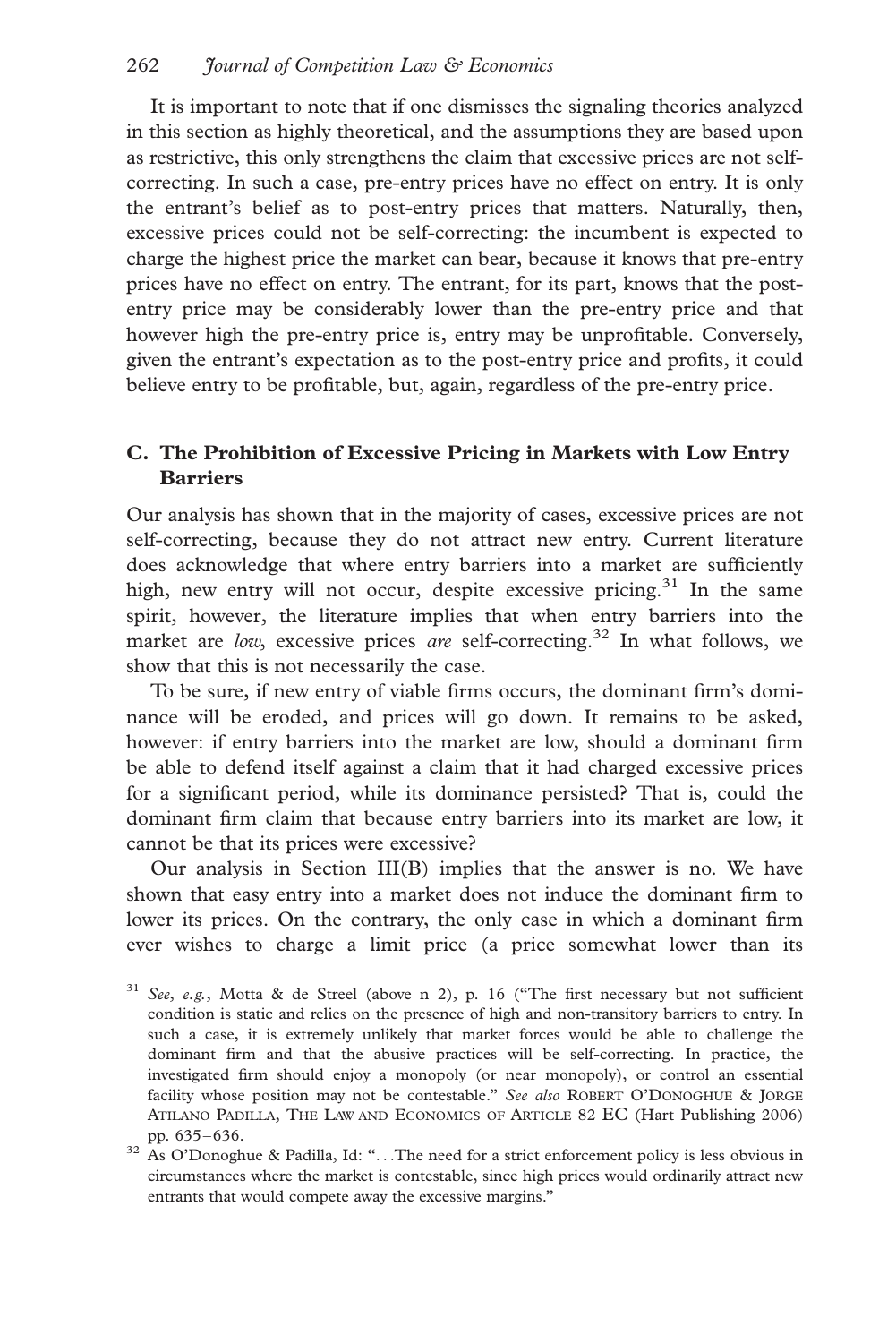monopoly price) is when this limit price can act as an entry barrier in and of itself. This is clearly a case in which an entry barrier does exist: it takes the form of the entrant's fear that the incumbent is too efficient and post-entry prices are too low to make entry profitable.

We have seen that when no significant entry barriers exist, including the fear of the incumbent being too efficient, even the prospects of the dominant incumbent engaging in limit pricing disappear. The incumbent has nothing to lose, because it knows that its pricing behavior will have no effect on entry; entry might occur at any time. The incumbent might as well charge monopolistic prices for as long as it can. If it is lucky, such excessive prices and profits could persist for significant periods. Accordingly, if the competition authority shows that a dominant firm in a market with low entry barriers indeed priced excessively for several years, it seems wrong to let such a dominant firm go without sanctions just because entry barriers are low. As noted, it is precisely these low entry barriers that could have induced the dominant firm to price so excessively, because limit pricing, when entry barriers are low, will not occur.<sup>33</sup>

It could be claimed that it might take competition authorities several years to bring a case against the dominant firm, and that by the time the case is brought, entry will have occurred and the excessive price will have been dissipated. One must not disregard, however, the deterrent value of competition law. The aim is not merely to stop the dominant firm from charging an excessive price, but to deter it from doing so in the first place. If the dominant firm is not deterred from doing so, the inefficiencies involved in the excessive price, in the form of sub-optimal consumption of the product or service, would persist for the several years in which the excessive price had lasted.

If indeed the dominant firm's dominance persisted for a long period, another possibility, other than the dominant firm merely being "lucky," is that entry barriers of some sort do exist, but went undetected by the competition authority. In such a case, as noted earlier,  $34$  the prospects of entry could not alleviate excessive pricing, because there are no prospects of entry.

# IV. COULD THE PROHIBITION OF EXCESSIVE PRICES MAKE ENTRY MORE LIKELY?

In Section III, we have seen how pre-entry prices could sometimes signal, under certain game-theoretic models, to uninformed entrants whether the

 $33$  Note, e.g., the Estonian Supreme Court judgments in AS Eesti Telefon v. Estonian Competition Board (Dec. 2002, no.  $3-3-1-66-02$ ) in which the court rejected an argument that enforcement is redundant as an excessive price would lead to market entry. The court held that even if this was the case, consumers' welfare would be damaged in the interim period. For an overview of this case, see I. KOKKORIS, COMPETITION CASES FROM THE EUROPEAN UNION (Sweet & Maxwell 2007).

 $^{34}\,$  See above n 30.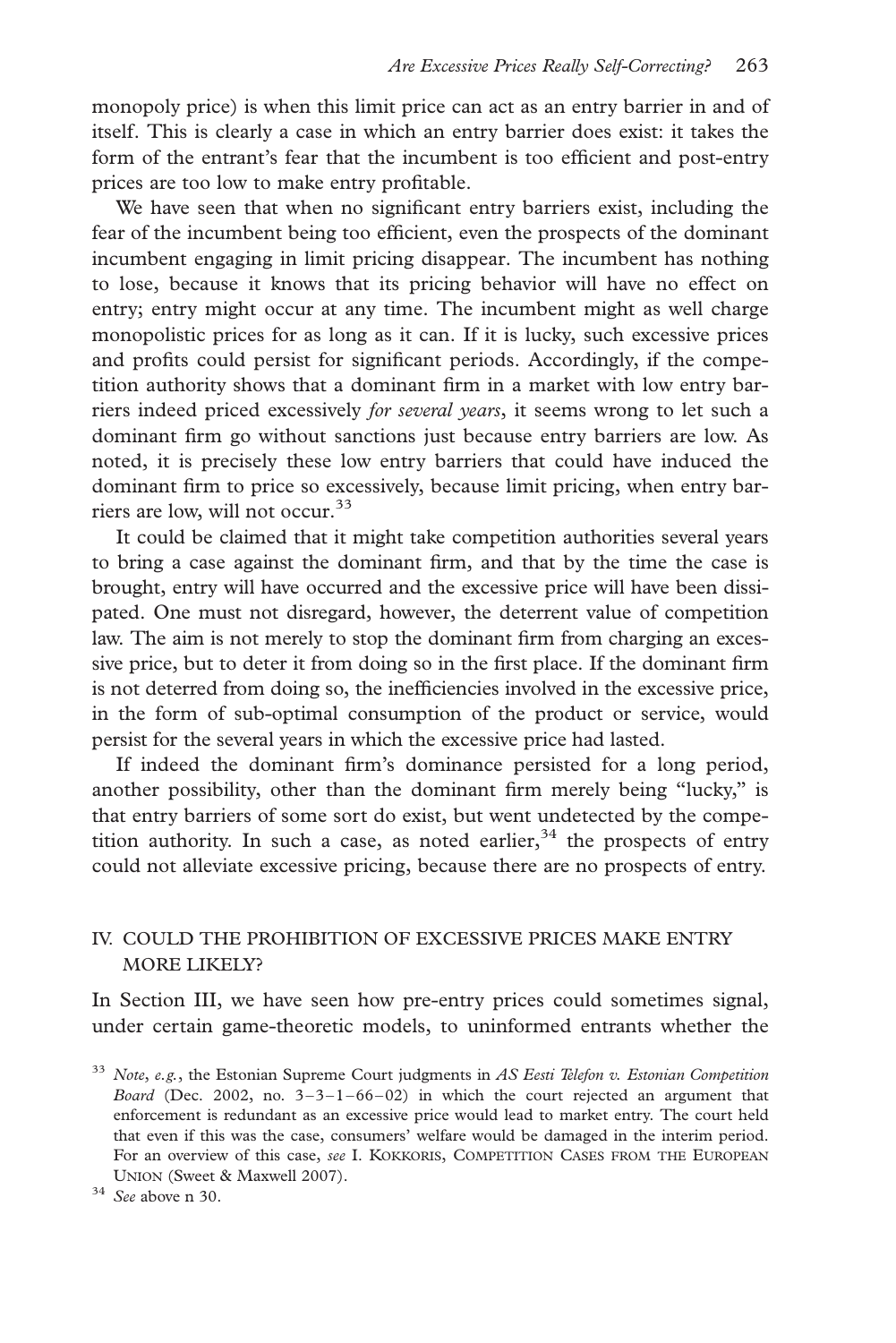incumbent is efficient. The analysis there examined the signaling virtue of pre-entry pricing assuming there is no prohibition of excessive pricing and the incumbent can charge as high a price as it likes. One might claim that, in this subtle sense, it is a bad idea to prohibit excessive pricing, because when excessive pricing is allowed, substantially excessive pre-entry prices could, at least, sometimes signal that the incumbent is inefficient, thereby attracting entry.

However, such a claim ignores the fact that even when excessive prices are prohibited, pre-entry prices could have equal, or even better, signaling value. For signaling to take place, prices need not be excessive. All that is needed is that the pre-entry price an inefficient incumbent charges is higher than the pre-entry price it would have charged had it been efficient.

To illustrate, let us turn to the case where excessive pricing is indeed prohibited, so that the incumbent can charge not more than its marginal costs plus a "competitive" profit  $k^{35}$  Note that this type of prohibition of excessive pricing does not demand an inefficient incumbent charge a "competitive" price that an efficient incumbent would charge. Because an inefficient incumbent's marginal costs are higher than an efficient incumbent's marginal costs, the incumbent is allowed to charge a higher price if it is inefficient.

What does such a prohibition do to the signaling virtue of pre-entry prices? Will an inefficient incumbent more often mimic the pre-entry price of an efficient incumbent, thereby keeping the entrant in the dark about the incumbent's costs and possibly deterring entry, or will it more often stick to the higher pre-entry price it is allowed to charge, thereby inviting more entry by signaling to the entrant that it is inefficient? The answer depends on the particular circumstances of each case.

Suppose, for example, as before, that an efficient incumbent's marginal costs are  $\ell$ .8 per unit and an inefficient incumbent's marginal costs are  $\ell$ .10 per unit. Accordingly, under the prohibition of excessive pricing assumed earlier, an efficient incumbent is allowed to charge  $\sqrt{2}$  k per unit and an inefficient incumbent is allowed to charge  $f(10 + k)$  per unit. If the cost advantage of an efficient incumbent over an inefficient incumbent is greater than  $k$  (the "competitive" profit margin the competition authority allows), an inefficient incumbent cannot mimic the price of an efficient incumbent (unless it is prepared to suffer substantial losses), because it would then have to price below its own marginal costs. In our example, if  $k$ , the permissible profit margin, is only  $f<sub>i</sub>1$  per unit, an inefficient incumbent, whose marginal costs are  $\sqrt{(10)}$  per unit, cannot disguise as an efficient incumbent.

<sup>&</sup>lt;sup>35</sup> Note that we are abstracting here from difficulties of assessing what such a permissible competitive profit is or what the incumbent's marginal cost is. This is because, as noted in the introduction, we are focusing on cases in which the competition authority believes it can overcome such difficulties.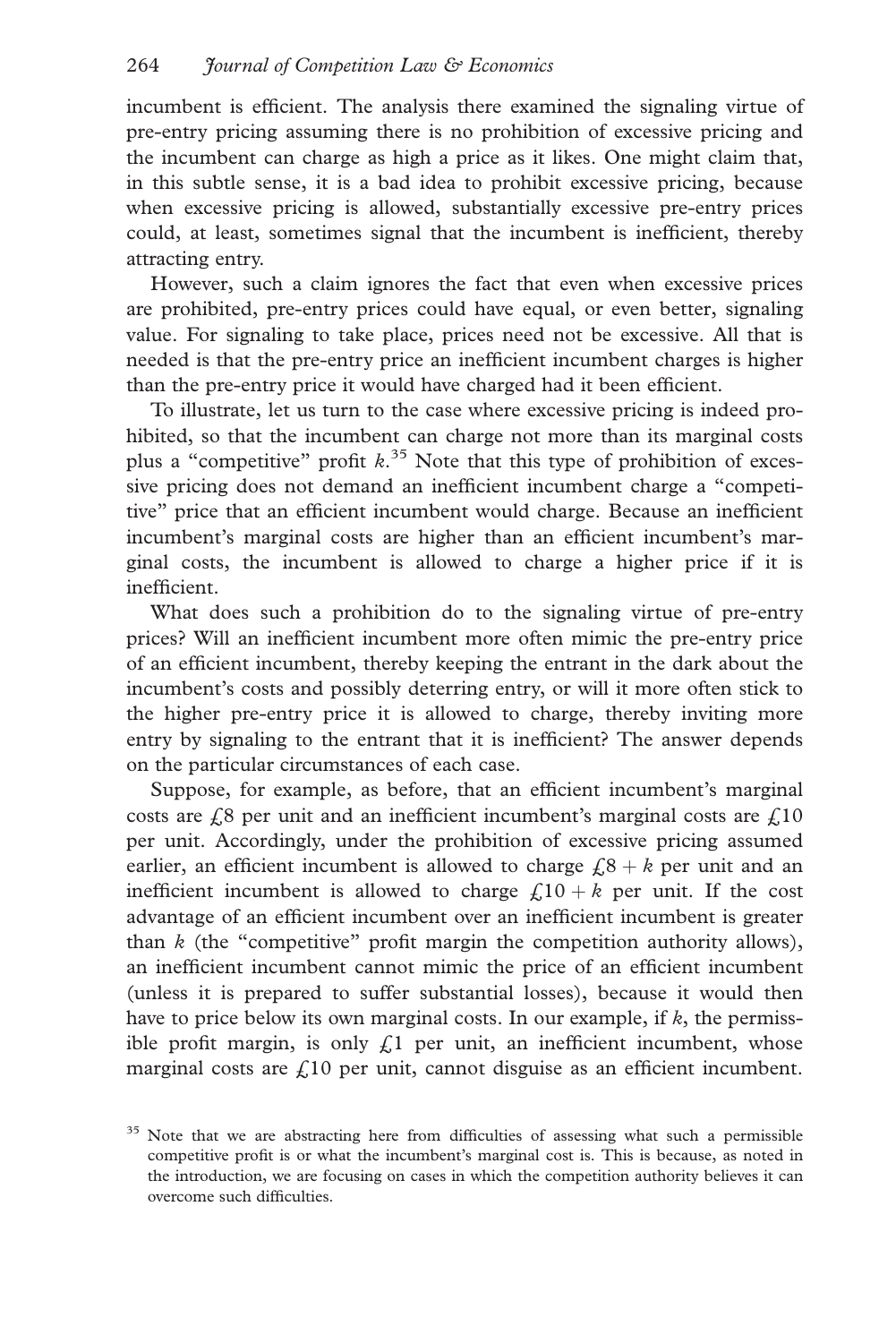This is because it would have to charge  $\zeta$ 9 per unit (the price an efficient incumbent is allowed to charge), which is lower than its own marginal costs of  $\ell$ ,10 per unit.<sup>36</sup> In such a case, it is clear that there will be no mimicking behavior by inefficient incumbents. While excessive pricing is allowed, there could be some mimicking, as shown in Section III(B). Mimicking can deter entry.<sup>37</sup> Accordingly, when the permissible profit margin  $(k)$  is smaller than the cost difference between an efficient and inefficient incumbent, there will be more entry under the prohibition of excessive prices than in the absence of such a prohibition.

Suppose now that the cost advantage of an efficient incumbent over an inefficient incumbent is not greater than  $k$ . For example, the permissible profit per unit is  $f<sub>i</sub>3$ . Here it might be that an inefficient incumbent would want to disguise as an efficient one by charging  $\int_{\mathcal{L}}$  11 per unit (the permissible price of an efficient incumbent, given that an efficient incumbent's marginal costs are  $\zeta$ 8 and the permissible profit is  $\zeta$ 3) instead of  $\zeta$ 13 per unit (the permissible price of an inefficient incumbent, such an incumbent's marginal costs of  $f(10)$  plus the permissible profit of  $f(3)$ .<sup>38</sup>

It is interesting to consider when mimicking by an inefficient incumbent is more likely: when excessive pricing is prohibited, as in the latter example, or when it is allowed. Again, the answer depends on the characteristics of each particular case. To see why, note that an inefficient incumbent's decision to mimic an efficient incumbent affects both its pre-entry and postentry profits. On the one hand, mimicking sacrifices pre-entry profits, because it involves charging a price lower than that without such mimicking. On the other hand, mimicking raises post-entry profits, such that it deters entry, enabling the incumbent to remain a monopoly. In this light, let us explore the profitability of mimicking when excessive prices are prohibited versus the profitability of mimicking when excessive prices are allowed.

Suppose first that excessive prices are prohibited. As noted, to mimic an efficient incumbent, the inefficient incumbent charges  $f<sub>i</sub>11$  per unit (the

 $37$  Note that if uninformed entrants' prior tendency is to enter (that is, they place such a high probability on the incumbent being inefficient that they enter even when an inefficient incumbent mimics the pricing of an efficient one), there would be entry whether or not excessive pricing is prohibited. Hence, this case does not affect the comparison between the two regimes described in the text. The comparison is meaningful under the opposite assumption, according to which an uninformed entrant's prior tendency is not to enter (that is, when faced with such mimicking, the entrant is pessimistic about the incumbent's costs and decides not to enter).

 $36$  Even if the inefficient incumbent is willing to suffer losses by pricing below its marginal costs, it would then be likely to be prosecuted for predatory pricing.

<sup>&</sup>lt;sup>38</sup> We are assuming here, for simplicity, that the allowable profit margin is low enough so that to mimic an efficient incumbent's pre-entry price, an inefficient incumbent simply charges the price an efficient incumbent is allowed to charge  $(f<sub>i</sub>11)$ . If k, the permissible profit, is large enough, an efficient incumbent could engage in limit pricing, charging less than  $\mathcal{L}11$ , to try and credibly reveal that it is efficient. This assumption does not affect the conclusions. See Section III(A) for more on the theory of limit pricing.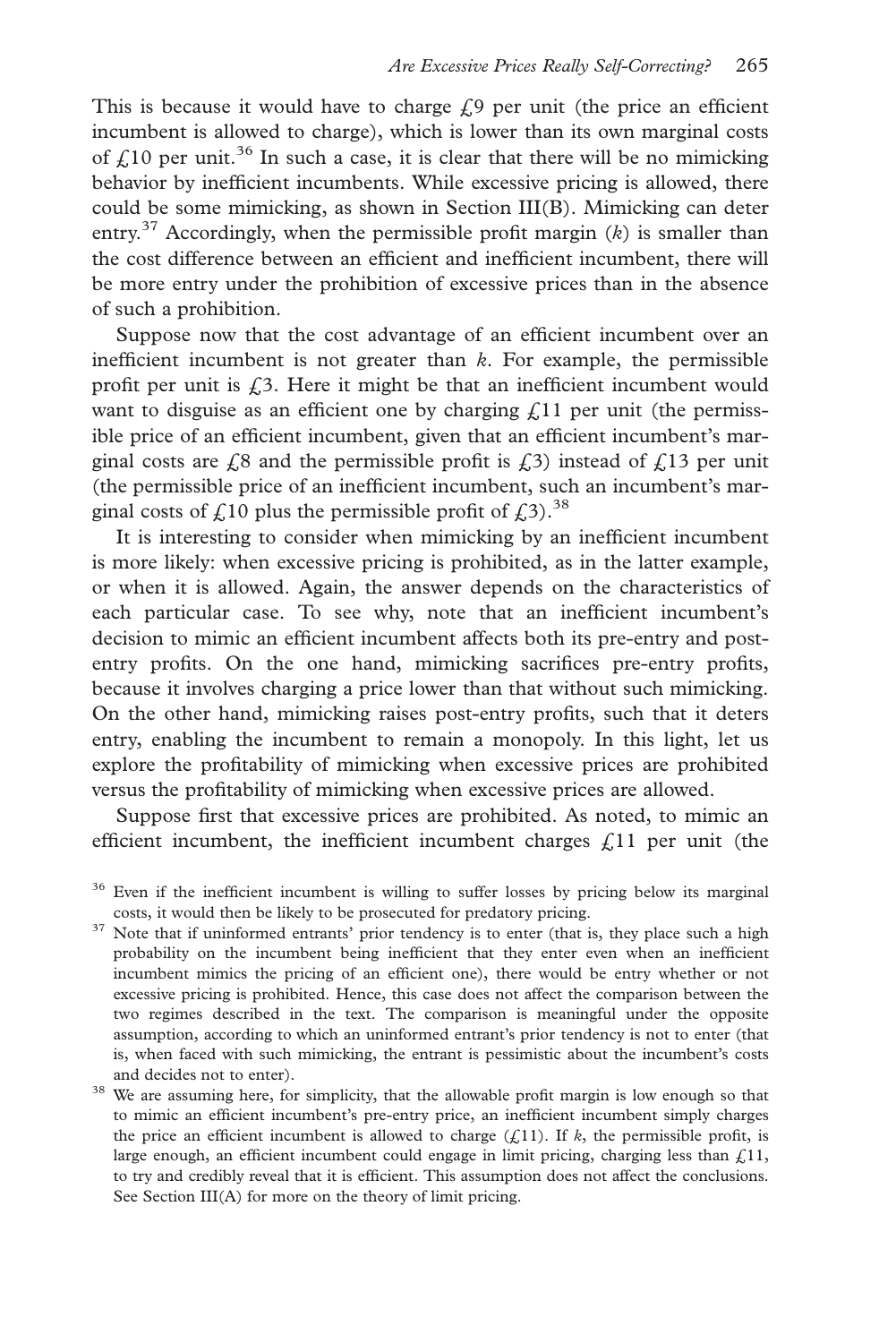permissible price of an efficient incumbent) instead of  $f<sub>1</sub>13$  per unit (the permissible price of an inefficient incumbent). Suppose now that excessive prices are not prohibited. Then, to mimic an efficient incumbent, the inefficient incumbent charges the limit price  $(f16)$  per unit in the example of Section III(B)) instead of its monopoly price of  $f<sub>i</sub>$ 30 per unit. The question of which sacrifice of pre-entry profits is larger is not trivial. On the one hand, cutting the price from  $\text{\emph{L}}30$  per unit to  $\text{\emph{L}}16$  per unit (when excessive pricing is allowed) involves a larger price cut than cutting from  $\ell$ , 13 to  $\ell$ , 11 (when excessive pricing is prohibited). This may imply that mimicking is more profitable when excessive prices are prohibited. But, on the other hand, profits depend not only on price, but also on the quantity consumers demand. The product's demand structure may be such that the increase in demand, when price goes down from  $\mathcal{L}$ 13 to  $\mathcal{L}$ 11, is smaller than the increase in demand when price goes down from  $\ell$ ,30 to  $\ell$ ,16. This could tip the result in favor of mimicking when excessive prices are allowed.

Moreover, as noted, the profitability of mimicking also depends on the post-entry profits involved in deterring entry. If excessive prices are prohibited, deterring entry (by mimicking) is less attractive because post-entry profits are constrained anyway by the prohibition of excessive pricing. In our example, whether entry is deterred or not, the incumbent can make a profit of only  $\zeta$ 3 per unit. The only profitability in mimicking and deterring entry, then, stems from protecting the incumbent's market share. The incumbent cannot charge a profit margin above  $\ell$ , 3 even if he deters entry. On the other hand, when excessive prices are not prohibited, deterring entry (by disguising as an efficient incumbent) becomes more attractive for an inefficient incumbent. This is because if entry is deterred, the incumbent not only protects its market share, but also is able to continue charging an excessive price rather than the competitive price that would have evolved had entry not been deterred.

Hence when excessive prices are prohibited, mimicking of an efficient incumbent by an inefficient incumbent could involve either less or more of a sacrifice of pre-entry profits, but certainly involves less of an increase in post-entry prices. It then remains dependent on the characteristics of each case whether mimicking (that jams the signaling virtue of pre-entry prices) is more likely when excessive prices are prohibited than when excessive prices are allowed.

Accordingly, the effect of prohibiting excessive prices on the signaling virtue of pre-entry prices is ambiguous. That is, thanks to the signaling virtue of pre-entry prices, there could be more signaling, and more entry, under the prohibition of excessive prices than under non-prohibition of excessive prices.

Note that our purpose is to contradict the notion that excessive prices are self-correcting. That is, it is not necessarily the case that excessive prices invite more entry (through signaling) than legally constrained prices. We do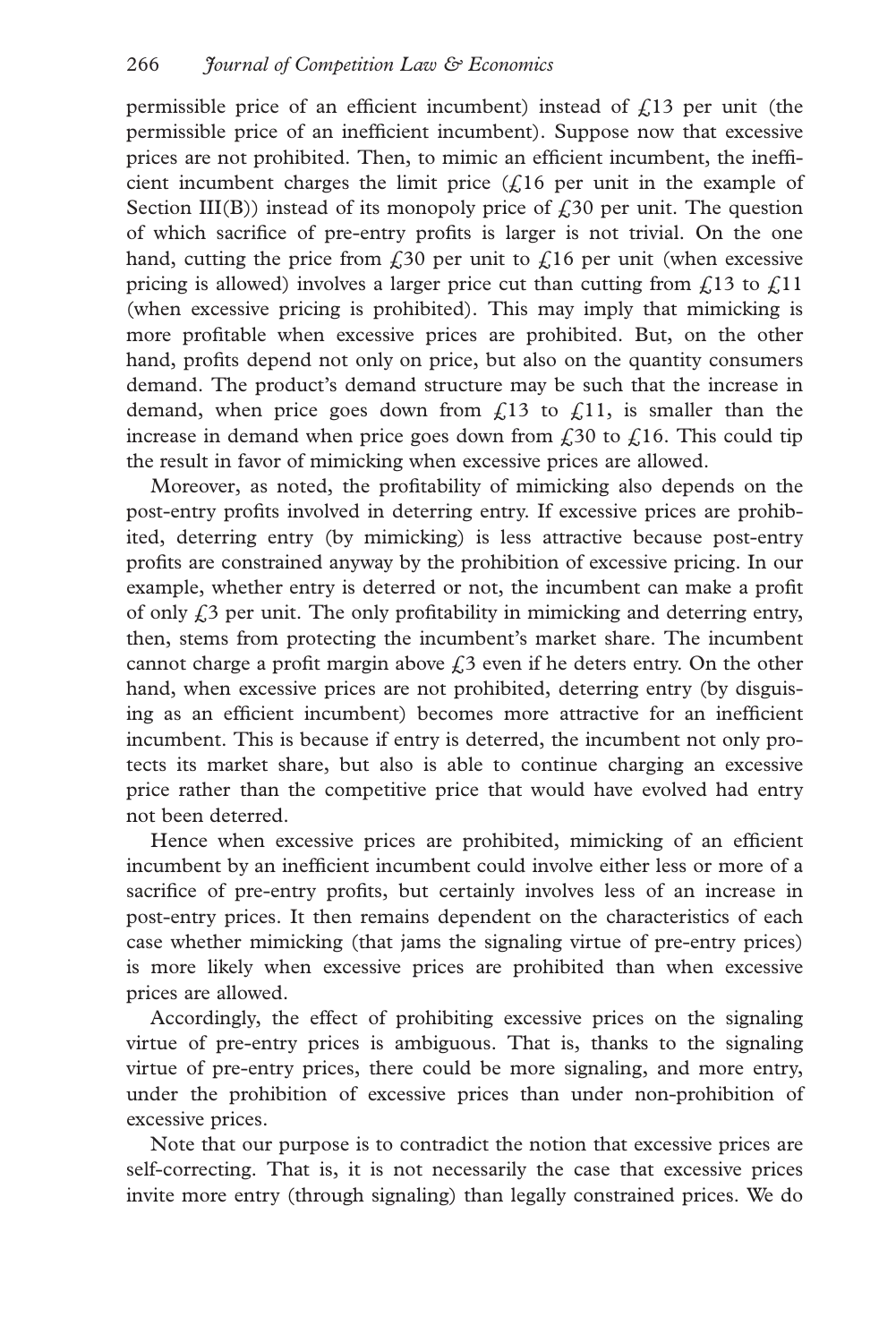not claim that the prohibition of excessive prices always promotes more entry (by improving the signaling virtue of pre-entry prices). What we have shown is that the answer to these questions is ambiguous and depends on the characteristics of the case.

This analysis exposes an interesting policy implication. There is an important downside to "punishing" an inefficient dominant firm by requiring it to charge the lower "competitive price" that an efficient firm would have charged. Some courts seem to have ruled in this manner.<sup>39</sup> The preceding analysis provides a policy reason to object to such a rule. This is because if an inefficient incumbent is forced to charge the competitive price of an efficient incumbent, the signaling virtue of pre-entry prices disappears and entry is deterred more often. Such a legal rule actually forces an inefficient incumbent to create a "pooling equilibrium" and mimic the pricing of an efficient incumbent. Without such a legal rule, the inefficient incumbent might have preferred to charge the higher price suitable to its higher costs, thereby signaling to potential entrants that it is inefficient and that entry could be profitable. This policy reason to object to such an "efficient dominant firm" rule could be added to the extreme difficulty in the implementation of such a rule, demanding from the court or competition authority the ability to verify not only what the "competitive price" charged by the dominant firm under investigation would have been (a task which is often difficult in itself) but also what the "competitive price" of a hypothetically efficient dominant firm would have been.<sup>40</sup>

Finally, the prohibition of excessive prices could at times encourage entry in another way. Suppose that a possible benchmark for showing that the incumbent's pre-entry prices were excessive is to show that the difference between the incumbent's pre-entry prices and its post-entry prices is "excessive" (assuming, as before, that the competition authority is equipped in a particular case to assess what "excessive" is). That is, if an incumbent "excessively" cuts prices after entry has occurred, it faces a great risk of being prosecuted for pricing excessively before entry. This would discourage such an incumbent from aggressively cutting price after entry, and,

<sup>&</sup>lt;sup>39</sup> See, e.g., the cases cited by Motta & De Streel, (above n 2), p. 5; Lucazeau/SACEM (SACEM II) 110/88, 241/88, 242/88 [1989] ECR 2811, para 29; Tournier (SACEM I) 395/ 87 [1989] ECR 2521, para 42; Case 273 & 906, Vereniging Vrije Vogel v. KLM and Stewart v. KLM (2000) Dutch Competition Authority; and Report on Schipol's Tariffs (2001), cited in O'Donoghue & Padilla (above n 2), p. 629.<br><sup>40</sup> To illustrate the difficulty of implementing such a rule, note that the dominant firm is

naturally engaged in high levels of production, given its high market share. Accordingly, the "efficient firm" benchmark should be calculated only according to an "efficient" firm with production levels as high as the dominant firm, because even an efficient firm might, in many circumstances, have a production function in which costs rise as a function of the quantity produced. For other accounts of the difficulties in implementation, see also O'Donoghue & Padilla (above n 2), p. 630–631, and Decision of the Finnish Market Court of Oct. 11, 2002 (117/690/2000).